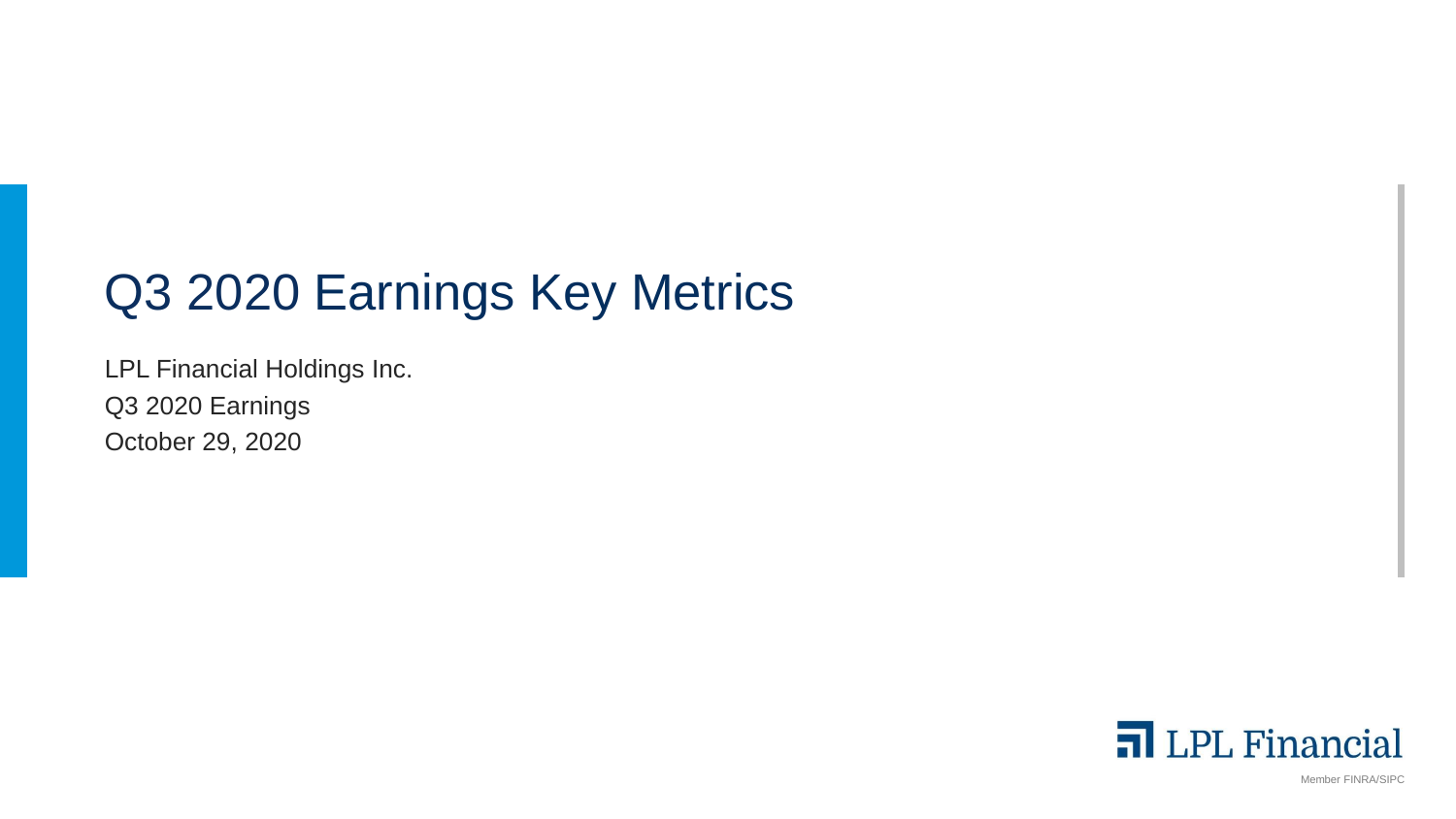### Notice to Investors: Safe Harbor Statement

Statements in this presentation regarding LPL Financial Holdings Inc.'s (together with its subsidiaries, the "Company") future financial and operating results, growth, priorities, business strategies and outlook, including forecasts and statements relating to the Company's future brokerage and advisory asset levels and mix, organic asset growth, deposit betas, Core G&A\* expenses (including outlook for 2020), Gross Profit\* benefits, investments and capital returns, as well as any other statements that are not related to present facts or current conditions or that are not purely historical, constitute forward-looking statements. These forward-looking statements are based on the Company's historical performance and its plans, estimates and expectations as of October 29, 2020. Forward-looking statements are not guarantees that the future results, plans, intentions or expectations expressed or implied by the Company will be achieved. Matters subject to forward-looking statements involve known and unknown risks and uncertainties, including economic, legislative, regulatory, competitive and other factors, which may cause actual financial or operating results, levels of activity or the timing of events, to be materially different than those expressed or implied by forward-looking statements. Important factors that could cause or contribute to such differences include: the spread of COVID-19 and its direct and indirect effects on global economic and financial conditions; changes in interest rates and fees payable by banks participating in the Company's client cash programs; the Company's strategy and success in managing client cash program fees; changes in general economic and financial market conditions, including retail investor sentiment; fluctuations in the levels of advisory and brokerage assets, including net new assets, and the related impact on revenue; the effects of competition in the financial services industry; the success of the Company in attracting and retaining financial advisors and institutions, and their ability to market effectively financial products and services; whether retail investors served by newly-recruited advisors choose to move their respective assets to new accounts at the Company; changes in the growth and profitability of the Company's fee-based business; the effect of current, pending and future legislation, regulation and regulatory actions, including disciplinary actions imposed by federal and state regulators and self-regulatory organizations and the implementation of Regulation BI (Best Interest); the costs of settling and remediating issues related to regulatory matters or legal proceedings, including actual costs of reimbursing customers for losses in excess of the Company's reserves; changes made to the Company's services and pricing, and the effect that such changes may have on the Company's gross profit\* streams and costs; execution of the Company's plans and its success in realizing the synergies, expense savings, service improvements and/or efficiencies expected to result from its investments, initiatives, acquisitions and programs; and the other factors set forth in Part I, "Item 1A. Risk Factors" in the Company's 2019 Annual Report on Form 10-K, as may be amended or updated in the Company's Quarterly Reports on Form 10-Q or other filings with the SEC. Except as required by law, the Company specifically disclaims any obligation to update any forward-looking statements as a result of developments occurring after October 29, 2020, even if its estimates change, and statements contained herein are not to be relied upon as representing the Company's views as of any date subsequent to October 29, 2020.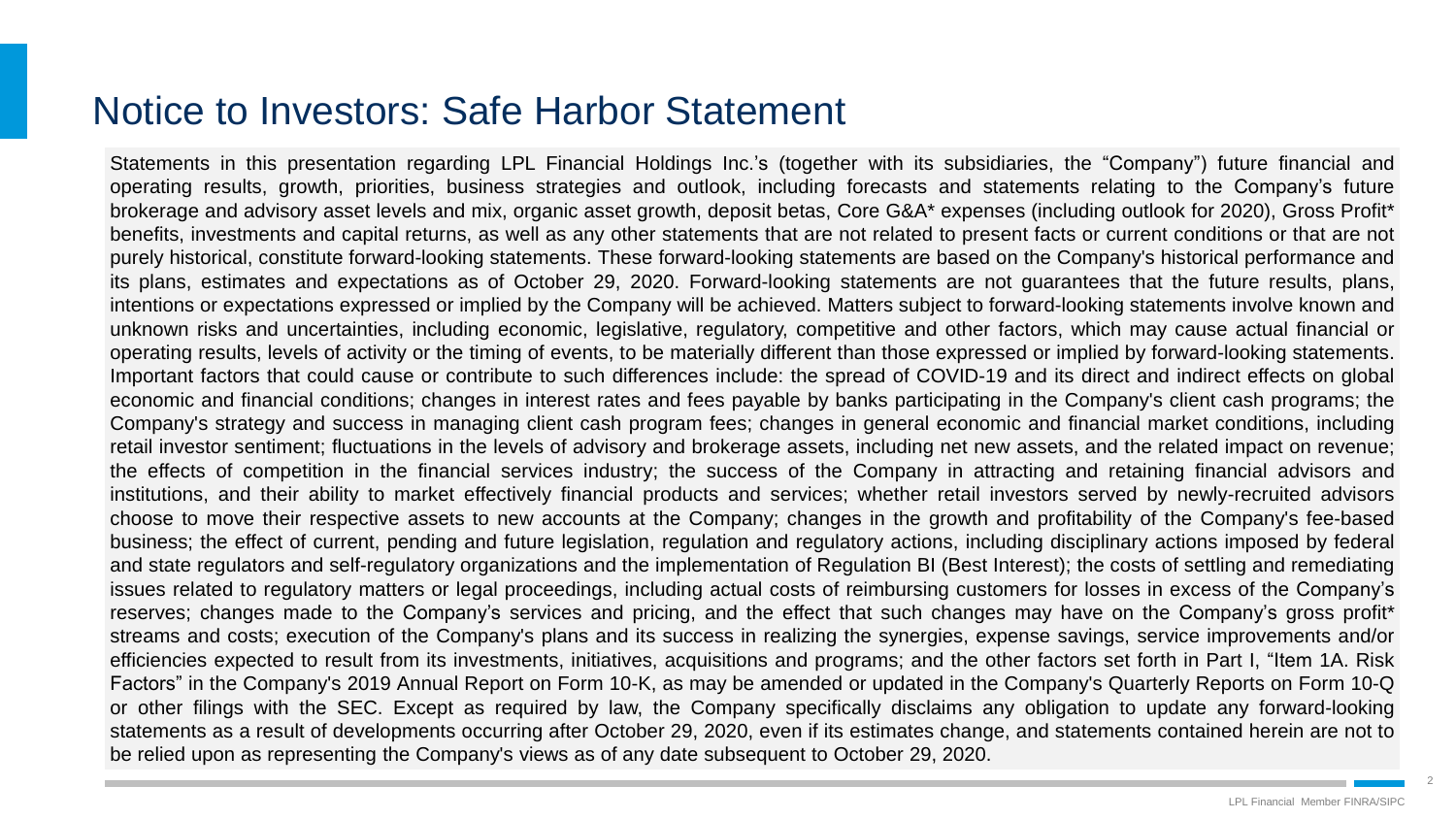# \*Notice to Investors: Non-GAAP Financial Measures

Management believes that presenting certain non-GAAP financial measures by excluding or including certain items can be helpful to investors and analysts who may wish to use some or all of this information to analyze the Company's current performance, prospects and valuation. Management uses this non-GAAP information internally to evaluate operating performance and in formulating the budget for future periods. Management believes that the non-GAAP financial measures and metrics discussed herein are appropriate for evaluating the performance of the Company. **Specific Non-GAAP financial measures have been marked with an \* (asterisk) within this presentation. Reconciliations and calculations of such measures can be found on page 22-25.**

Gross profit is calculated as net revenues, which were \$1,460 million for the three months ended September 30, 2020, less commission and advisory expenses and brokerage, clearing and exchange fees ("BC&E"), which were \$937 million and \$18 million, respectively, for the three months ended September 30, 2020. All other expense categories, including depreciation and amortization of fixed assets and amortization of intangible assets, are considered general and administrative in nature. Because the Company's gross profit amounts do not include any depreciation and amortization expense, the Company considers its gross profit amounts to be non-GAAP measures that may not be comparable to those of others in its industry. Management believes that gross profit amounts can provide investors with useful insight into the Company's core operating performance before indirect costs that are general and administrative in nature. For a calculation of gross profit, please see page 22 of this presentation.

EBITDA is defined as net income plus interest and other expense, income tax expense, depreciation and amortization, and amortization of intangible assets. The Company presents EBITDA because management believes that it can be a useful financial metric in understanding the Company's earnings from operations. EBITDA is not a measure of the Company's financial performance under GAAP and should not be considered as an alternative to net income or any other performance measure derived in accordance with GAAP, or as an alternative to cash flows from operating activities as a measure of profitability or liquidity. For a reconciliation of net income to EBITDA, please see page 23 of this presentation. In addition, the Company's EBITDA can differ significantly from EBITDA calculated by other companies, depending on long-term strategic decisions regarding capital structure, the tax jurisdictions in which companies operate and capital investments.

EPS Prior to Amortization of Intangible Assets is defined as GAAP earnings per share ("EPS") plus the per share impact of amortization of intangible assets. The per share impact is calculated as amortization of intangible assets expense, net of applicable tax benefit, divided by the number of shares outstanding for the applicable period. The Company presents EPS Prior to Amortization of Intangible Assets because management believes the metric can provide investors with useful insight into the Company's core operating performance by excluding non-cash items that management does not believe impact the Company's ongoing operations. EPS Prior to Amortization of Intangible Assets is not a measure of the Company's financial performance under GAAP and should not be considered as an alternative to GAAP EPS or any other performance measure derived in accordance with GAAP. For a reconciliation of GAAP EPS to EPS Prior to Amortization of Intangible Assets, please see page 24 of this presentation.

Core G&A consists of total operating expenses, which were \$1,300 million for the three months ended September 30, 2020, excluding the following expenses: commission and advisory, regulatory charges, promotional, employee share-based compensation, depreciation and amortization, amortization of intangible assets, and brokerage, clearing and exchange. Management presents Core G&A because it believes Core G&A reflects the corporate operating expense categories over which management can generally exercise a measure of control, compared with expense items over which management either cannot exercise control, such as commission and advisory expenses, or which management views as promotional expense necessary to support advisor growth and retention including conferences and transition assistance. Core G&A is not a measure of the Company's total operating expenses as calculated in accordance with GAAP. For a reconciliation of Core G&A to the Company's total operating expenses, please see page 25 of this presentation. The Company does not provide an outlook for its total operating expenses because it contains expense components, such as commission and advisory expenses, that are market-driven and over which the Company cannot exercise control. Accordingly, a reconciliation of the Company's outlook for Core G&A to an outlook for total operating expenses cannot be made available without unreasonable effort.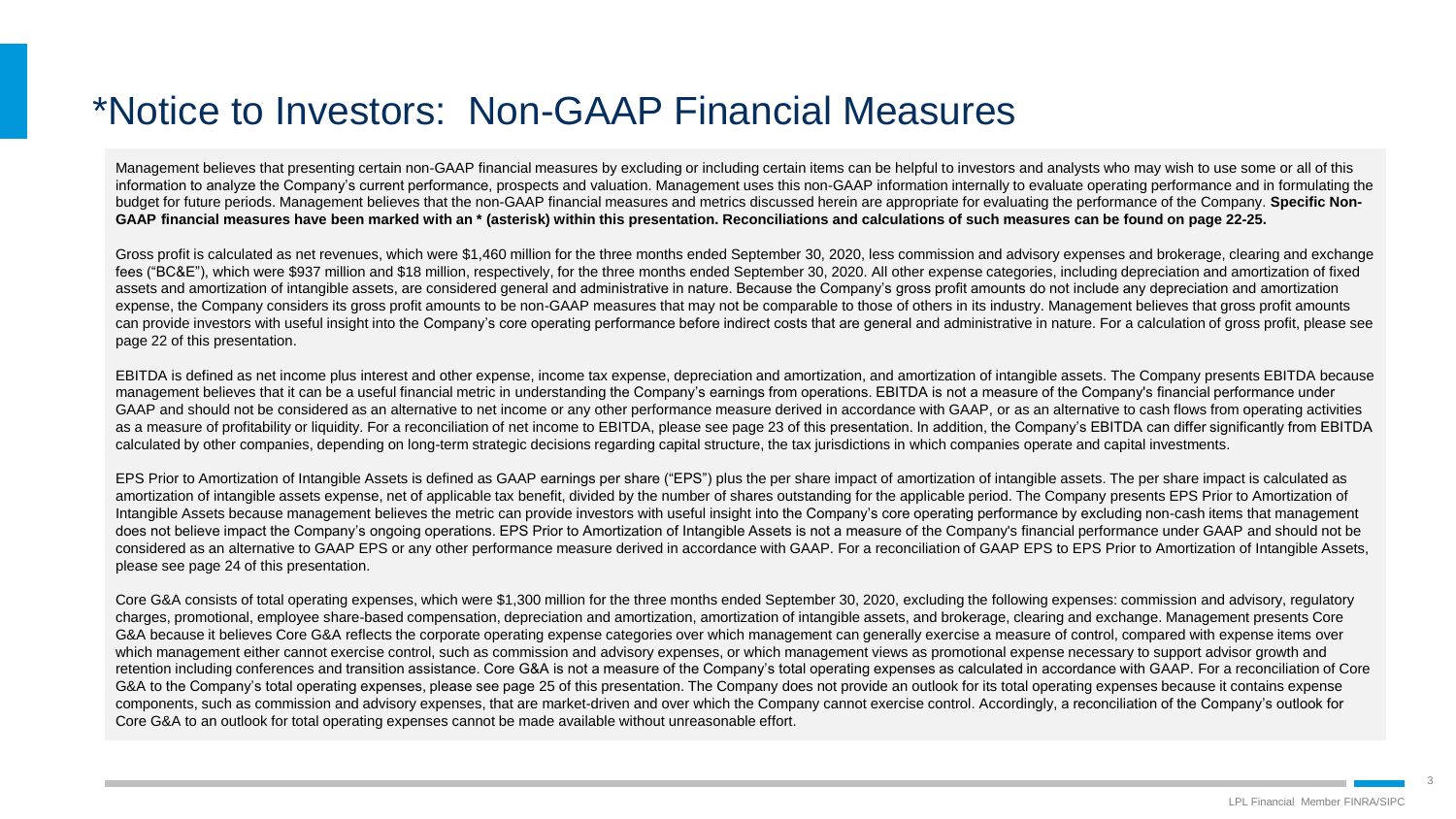### We continue to drive long-term business growth...



### Total Advisory and Brokerage Assets (\$ billions)





### Total Net New Assets<sup>(1)</sup> (\$ billions)



### Recruited Assets<sup>(2)</sup> (\$ billions) **Production Retention Rate<sup>(3)</sup> (YTD Annualized %)**



LPL Financial Member FINRA/SIPC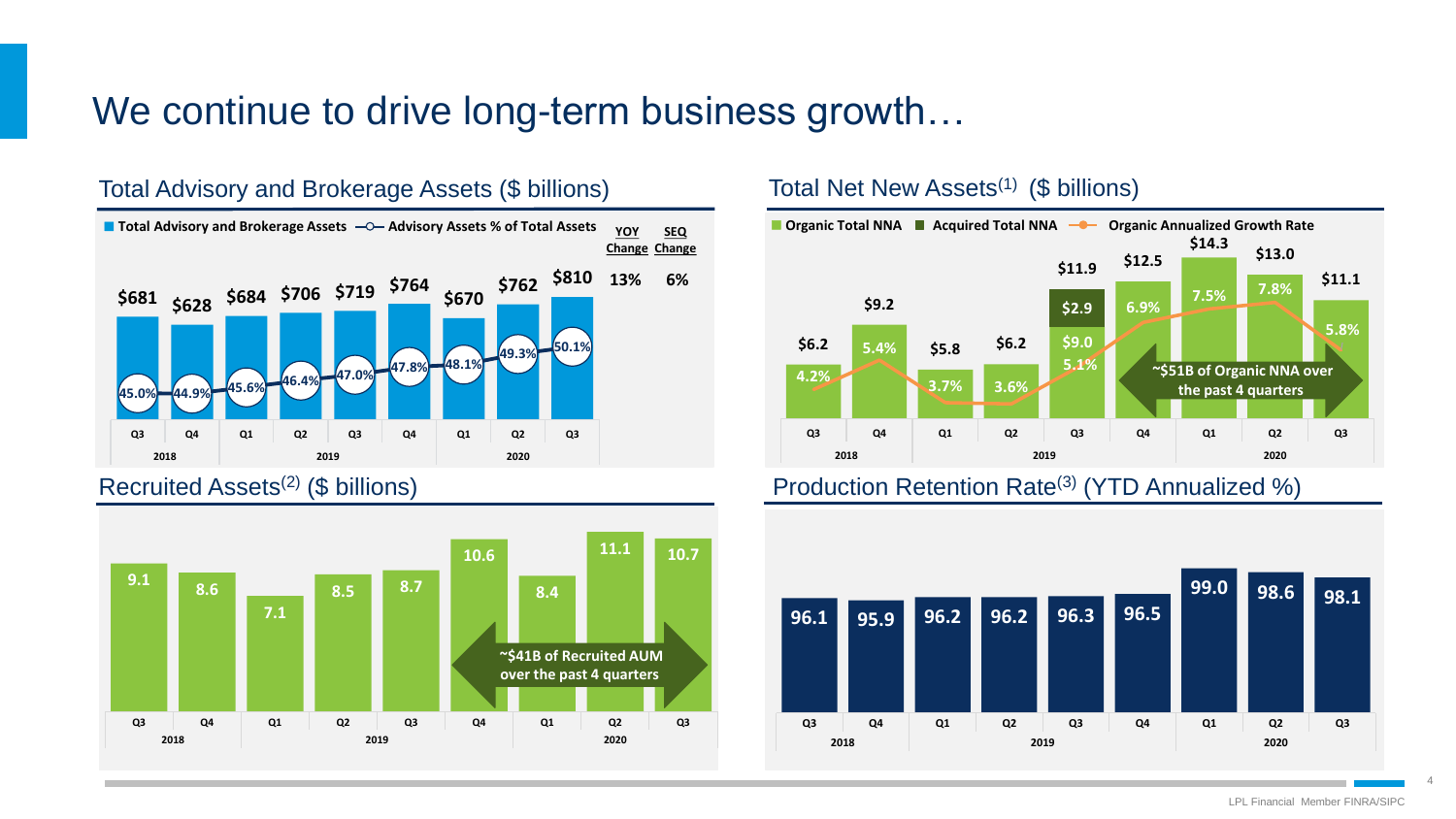## …And solid financial results

### Gross Profit\* (\$ millions) EBITDA\* (\$ millions)







### EBITDA\* as a % of Gross Profit\* The Control of Amortization of Intangible Assets\*

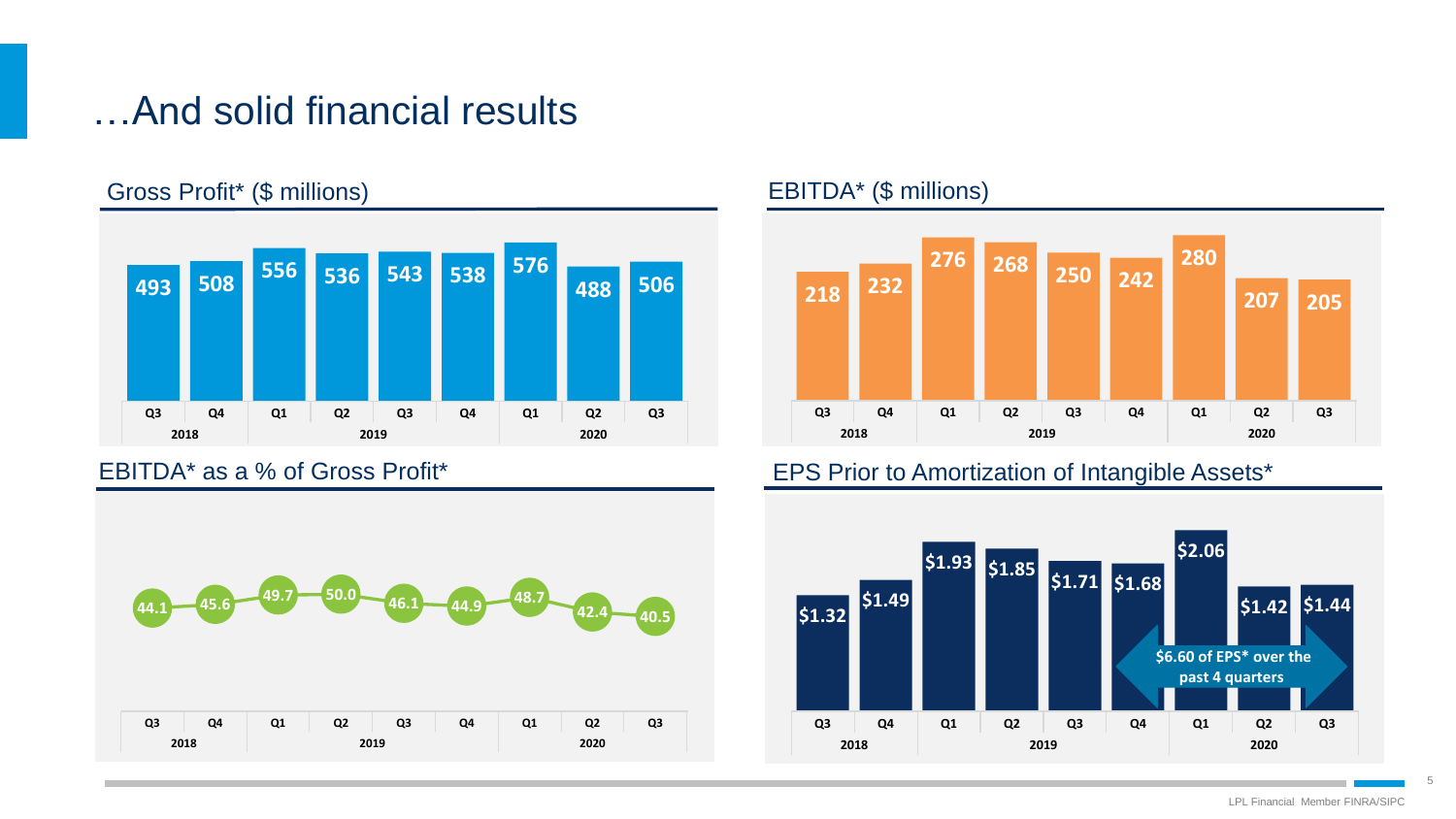## We continued to drive solid organic growth with an overall Net New Asset growth rate of nearly ~6% in Q3 and over ~7% for the past year

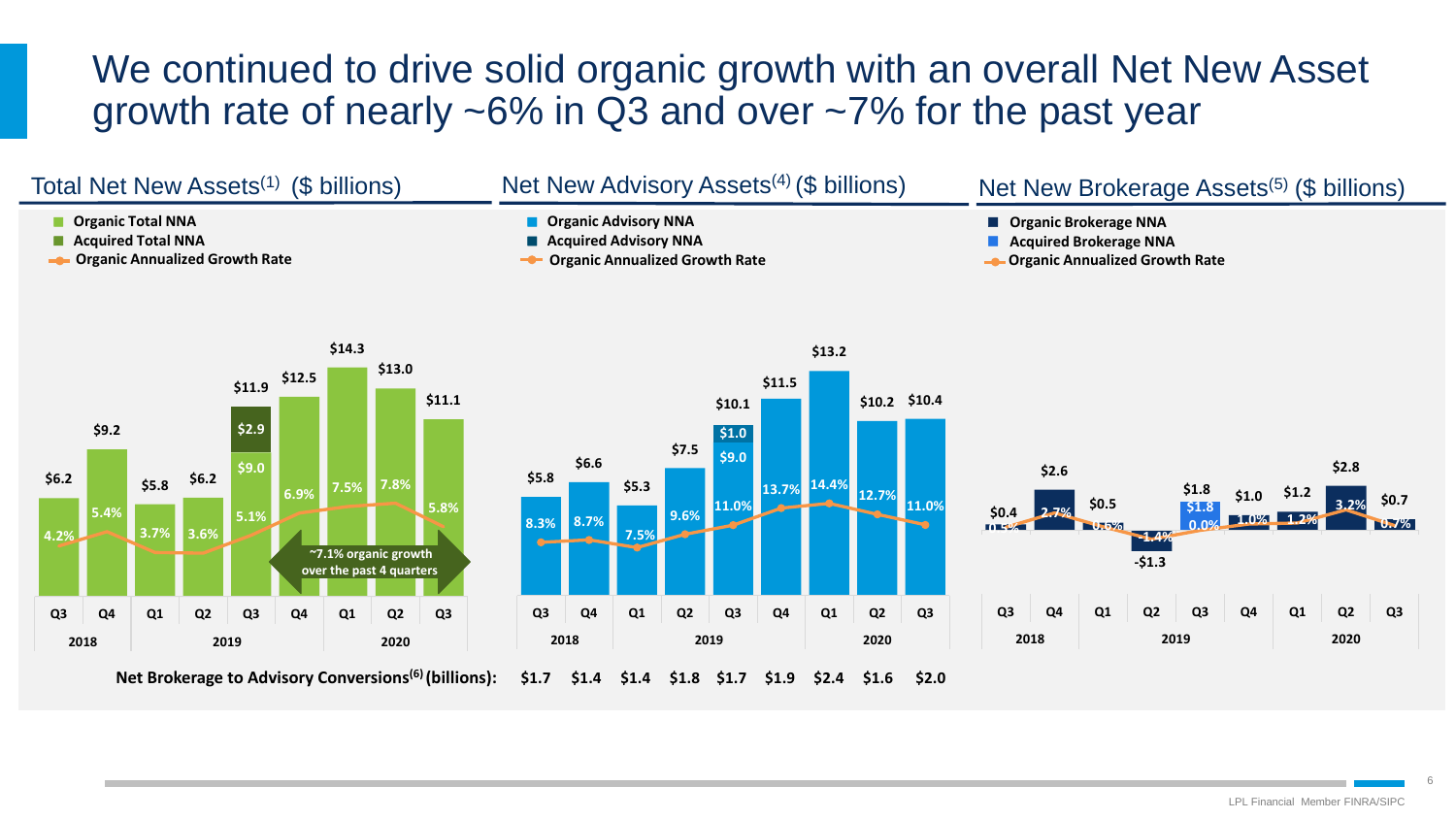# Our Corporate and Hybrid Advisory platforms continue to grow

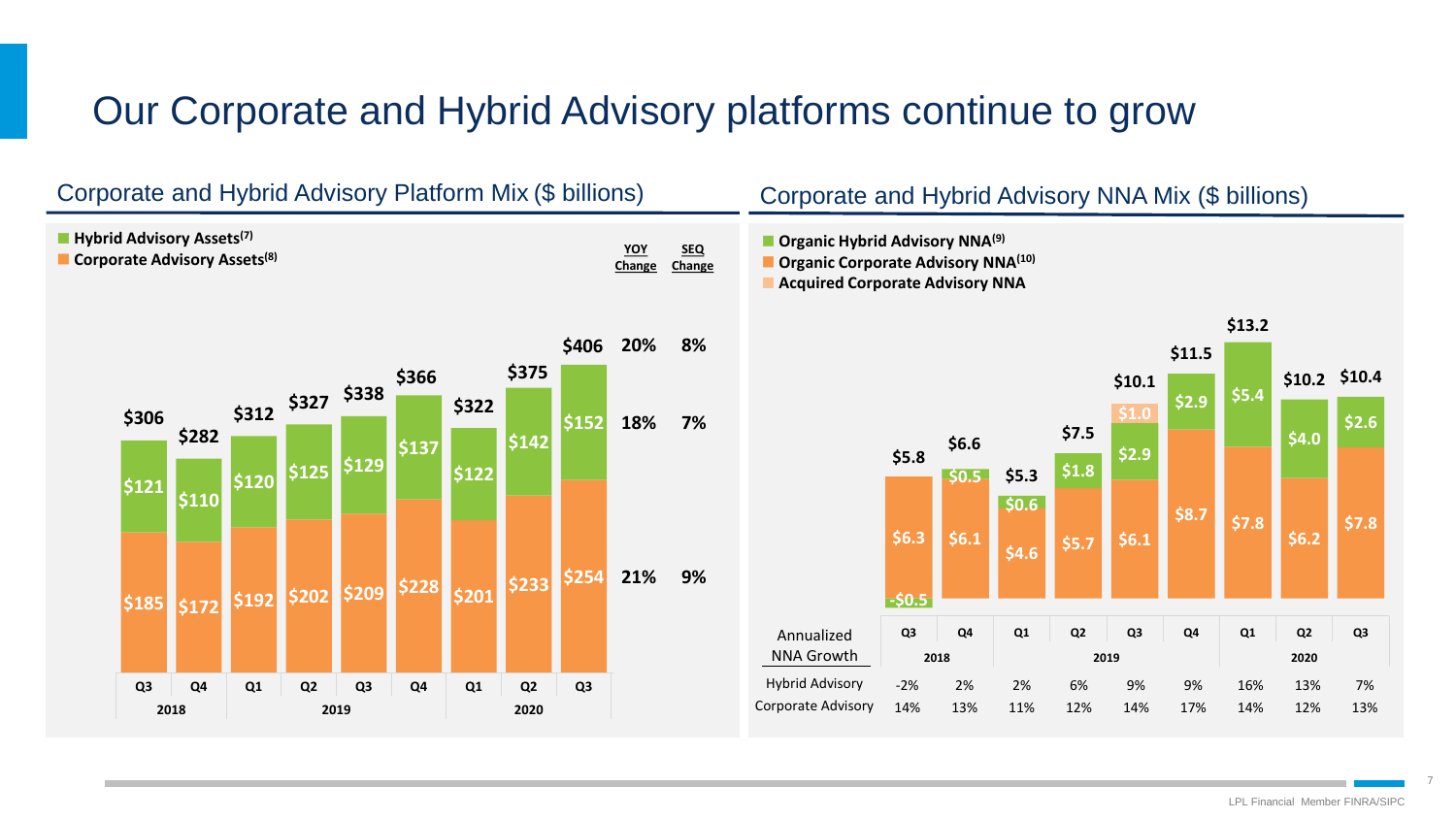# We grew Centrally Managed Assets at a 14% organic growth rate



### Centrally Managed Assets(11) (\$ billions)

### Centrally Managed NNA(12) (\$ billions)

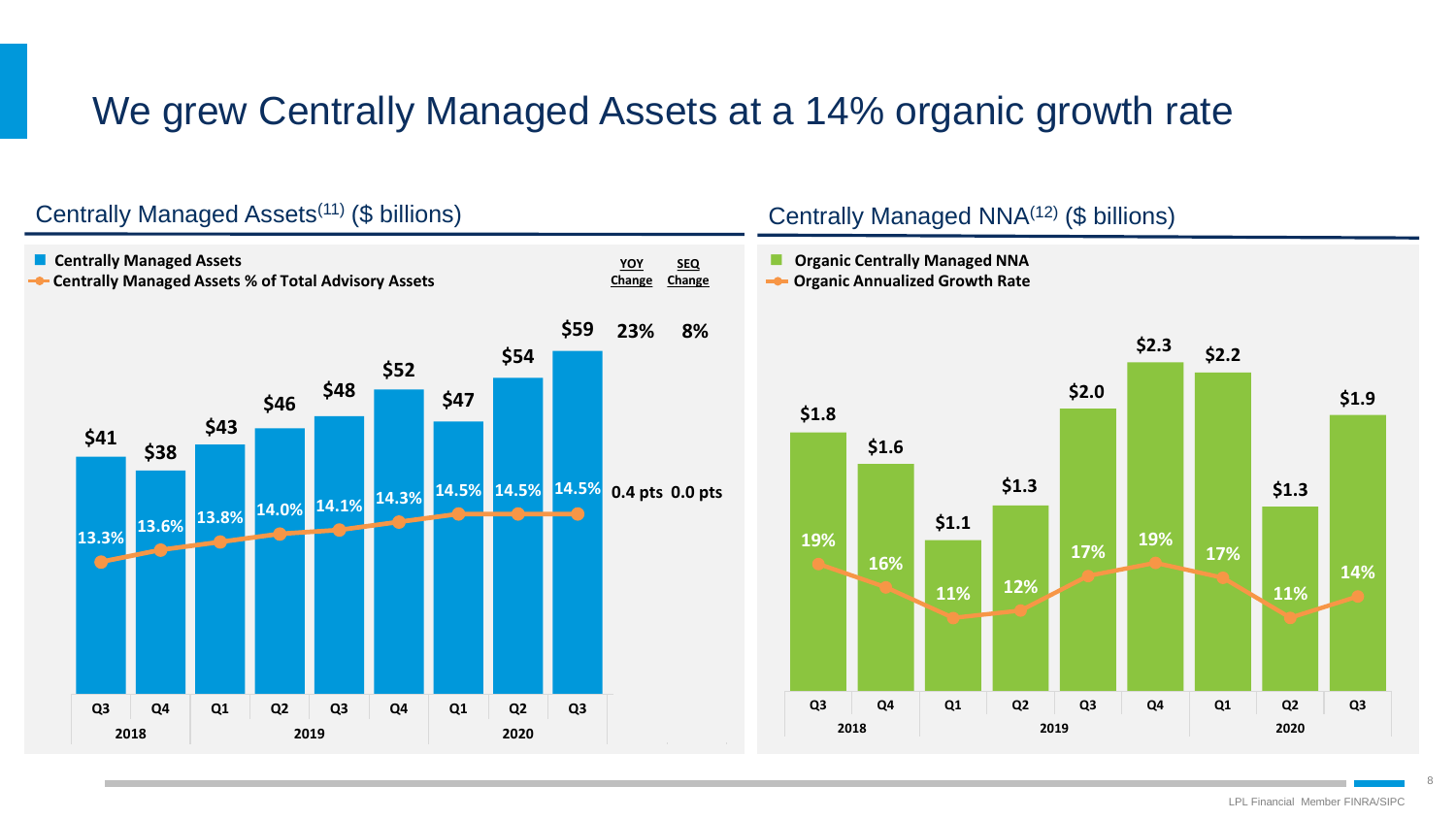# We continued to drive solid EBIT ROA in Q3



Note: All periods were based on the trailing twelve months.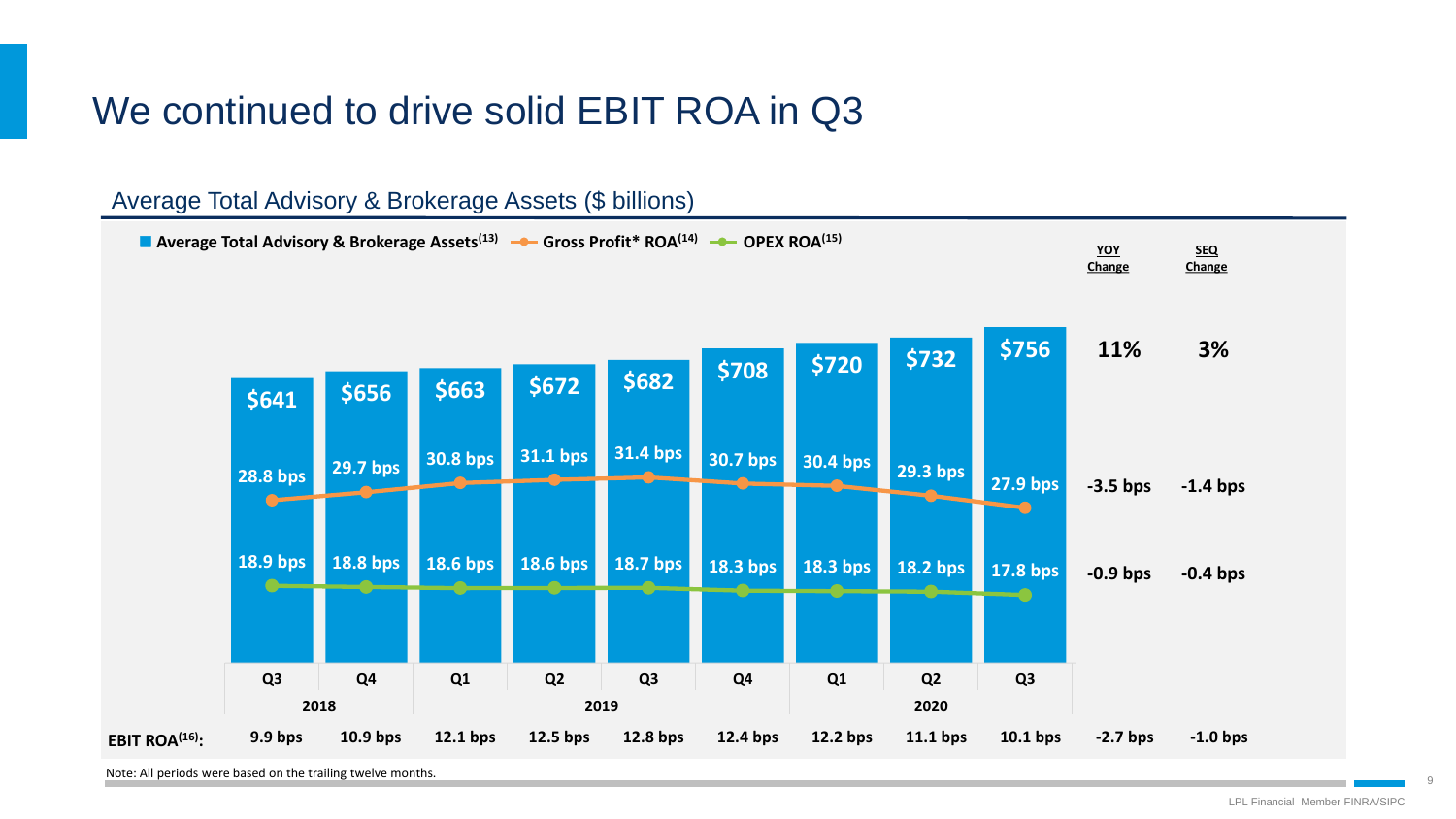## Gross Profit\* ROA decreased year-over-year, primarily driven by lower interest rates

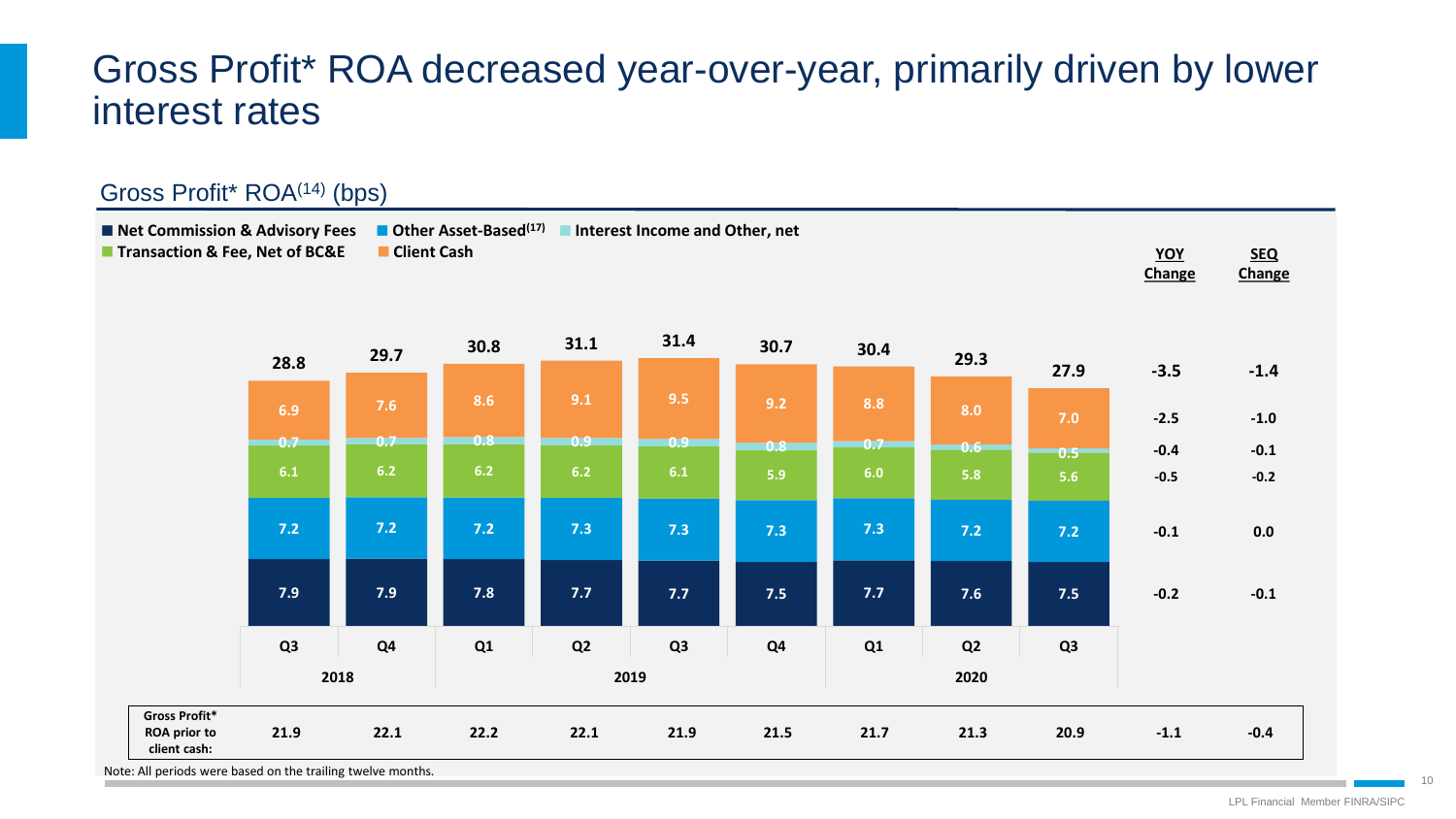# OPEX % of Assets continued to decrease, primarily driven by Core G&A\*

### Total OPEX % of Assets<sup>(15)</sup> (bps)

| ■ Core G&A*<br><b>Employee Share-based Compensation</b><br>■ Amortization of Intangible Assets |                                                 |                                                |                                                             | <b>Promotional</b><br>D&A Expense (ex Amortization of Intangible Assets)<br><b>Regulatory</b> | YOY<br>Change                                  | <b>SEQ</b><br>Change                               |                                           |                                                |                                    |                                               |                                                |
|------------------------------------------------------------------------------------------------|-------------------------------------------------|------------------------------------------------|-------------------------------------------------------------|-----------------------------------------------------------------------------------------------|------------------------------------------------|----------------------------------------------------|-------------------------------------------|------------------------------------------------|------------------------------------|-----------------------------------------------|------------------------------------------------|
|                                                                                                | 18.9<br>0.9<br>$1.3$<br>$\overline{0.4}$<br>3.5 | 18.8<br>0.9<br>$\frac{1.3}{0.4}$<br>0.5<br>3.2 | 18.6<br>1.0<br>$\frac{1.4}{0.4}$<br>0.5 <sub>1</sub><br>2.9 | 18.6<br>0.9<br>$\frac{1.4}{0.4}$<br>0.5<br>2.8                                                | 18.7<br>0.9<br>$\frac{1.3}{0.4}$<br>0.5<br>2.9 | 18.3<br>0.9<br>$1.4$<br>$\mathbf{A}$<br>0.5<br>2.9 | 18.3<br>0.9<br>$1.4$<br>0.4<br>0.4<br>2.9 | 18.2<br>0.9<br>$\frac{1.4}{0.4}$<br>0.4<br>2.9 | 17.8<br>0.9<br>$1.4$<br>8:4<br>2.8 | $-0.9$<br>0.0<br>0.1<br>$0.0 - 0.1$<br>$-0.1$ | $-0.4$<br>0.0<br>0.0<br>$0.0 \\ 0.0$<br>$-0.1$ |
|                                                                                                | 12.4                                            | 12.5                                           | $12.5$                                                      | 12.6                                                                                          | $12.5$                                         | 12.3                                               | $12.2$                                    | $12.2$                                         | 11.9                               | $-0.6$                                        | $-0.3$                                         |
|                                                                                                | Q <sub>3</sub>                                  | $Q4^{(18)}$<br>2018                            | Q1                                                          | Q <sub>2</sub>                                                                                | Q <sub>3</sub><br>2019                         | Q <sub>4</sub>                                     | Q1                                        | Q <sub>2</sub><br>2020                         | Q <sub>3</sub>                     |                                               |                                                |

Note: All periods were based on the trailing twelve months.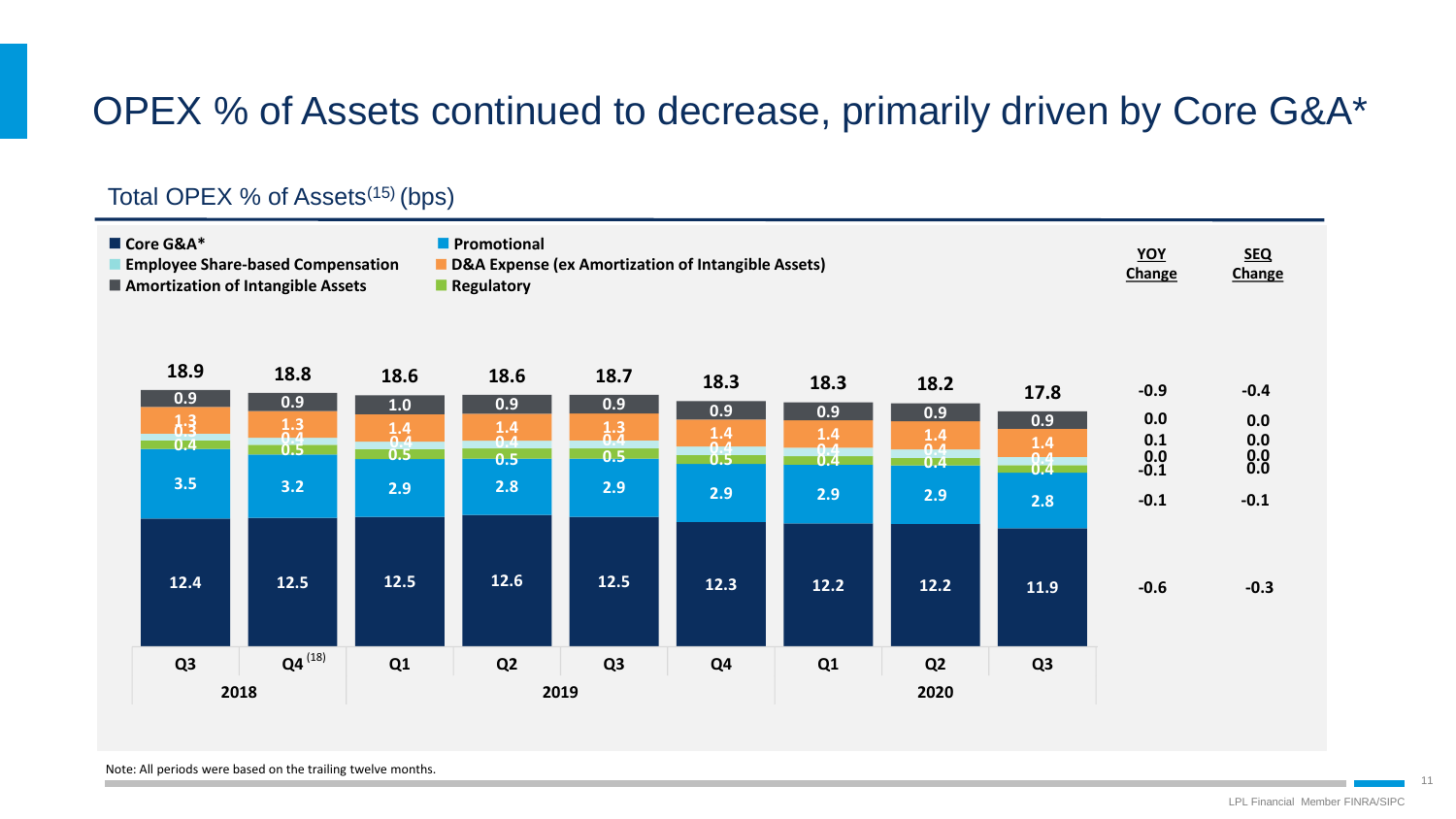# Q3 Client Cash balances increased 3% sequentially

### **ICA Balances (EOP) DCA Balances (EOP) Money Market Account Balances (EOP) Purchased Money Market Funds (EOP)**  $\longrightarrow$  **Average Fee Yield<sup>(19)</sup>**  $\blacksquare$ **\$47.8 \$45.3 \$46.6 \$2.8 \$2.8 \$2.3**  $\frac{1}{21.8}$   $\frac{1}{21.6}$   $\frac{51.5}{32.0}$ **\$34.9**  $\begin{array}{|c|c|c|c|c|} \hline \text{58.7} & \text{51.6} & \text{58.0} \\ \hline \end{array}$ **\$30.7 \$30.1 \$31.2 \$33.7**  $\begin{array}{cccc} $30.1 & $531.2 \ & & - & - & \end{array}$ **\$28.2 \$4.9 \$34.5 \$33.1 \$34.7 \$4.8 \$3.5 \$2.6 \$1.9 \$5.1 \$3.3 \$4.3 \$4.3 \$4.6 \$5.0 \$3.9 \$21.0 \$24.8 \$21.7 \$21.3 \$22.2 \$24.4 178 bps 196 bps 220 bps 217 bps 211 bps 193 bps 168 bps 100 bps 95 bps Q3 Q4 Q1 Q2 Q3 Q4 Q1 Q2 Q3 2018 2019 2020 (In bps) ICA Fee Yield 189 215 250 249 241 222 195 127 118 DCA Fee Yield 198 207 220 226 217 184 142 31 38 Purchased MM Fee Yield n/a n/a n/a n/a 29 29 29 27 20 MM Account Fee Yield 75 75 77 74 68 69 58 16 9 Average Fee 178 196 220 217 211 193 168 100 95 Yield : Client Cash % of Total Assets: 4.1% 5.6% 4.5% 4.3% 4.3% 4.4% 7.1% 5.9% 5.7%**

Client Cash balances (\$ billions)

### Annual potential Gross Profit\* benefit from rising interest rates

**Estimated Interest Rate Sensitivity with ICA Balances of ~\$35B (with ~\$13B of fixed ICA balances)**



Note: assumes change based on Q3 2020 end of period ICA balances of ~\$35B (with ~\$13B of fixed ICA balances), deposit betas of 25-50%, ~\$15M change in DCA revenue, and ~\$3M change in interest expense on floating rate debt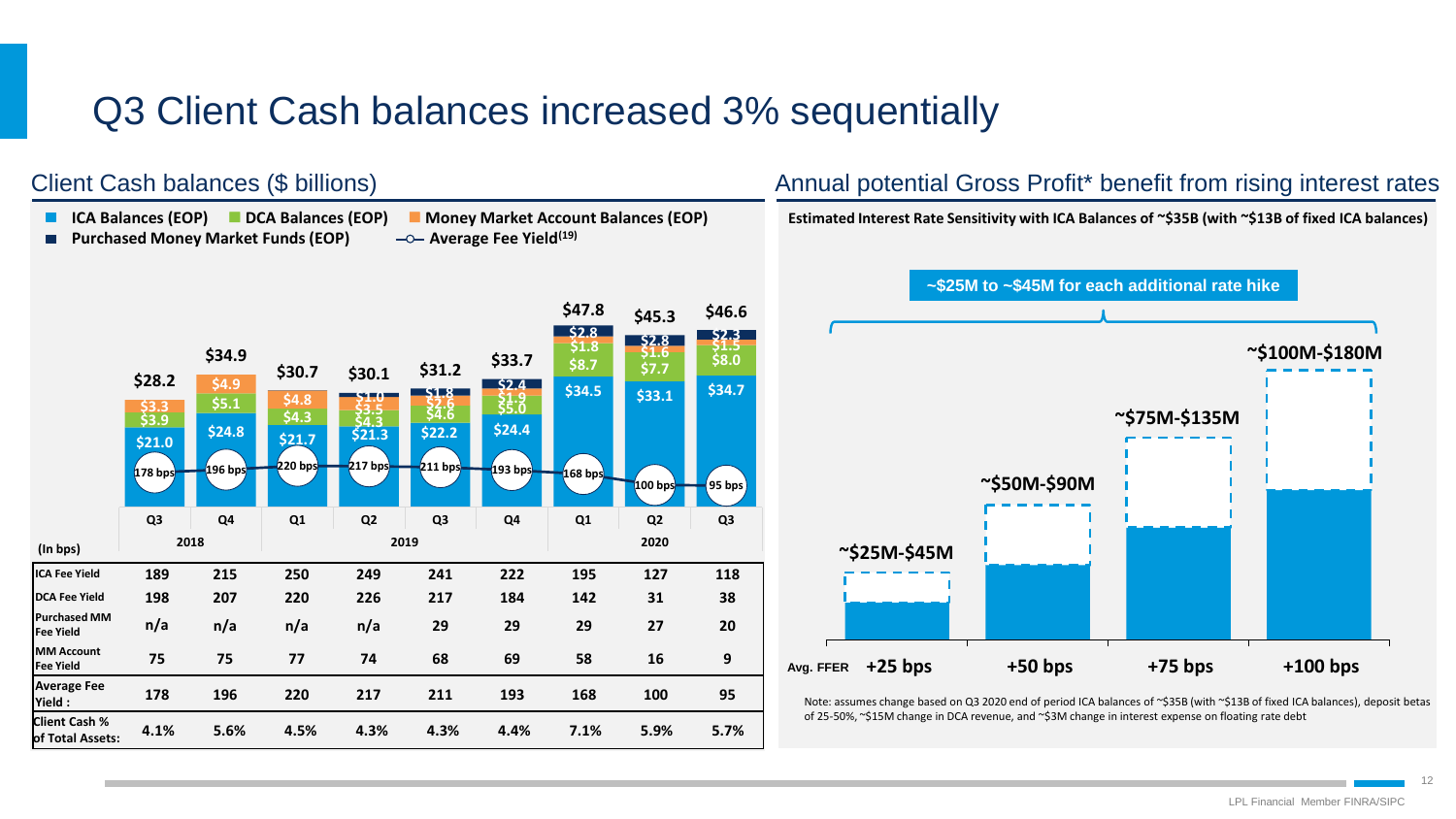# In Q3, ICA balances remained well above 2019 levels

### ICA balances remain elevated



- **Variable ICA Balances (\$B)**
- **Fixed Rate ICA Balances (\$B)**
- **Fixed Rate ICA Balance % (excludes Overflow ICA Balances)**



### **Overflow balances provide capacity when balances spike**

• When elevated market volatility leads ICA balances to temporarily exceed our variable contract capacity, we use overflow contracts



### **Variable balances are mostly indexed to Fed Funds**

- Most variable balances are indexed to Fed Funds + a spread (~20 to ~30 bps)
- However, some are indexed to short-term LIBOR (1ML and 3 ML)

### **Fixed rate ICA contracts are laddered over ~5 years Q3 2020**



**Note: Yields shown on this page are prior to client deposit rates (~1 bps) and administrator fees (~4 bps).**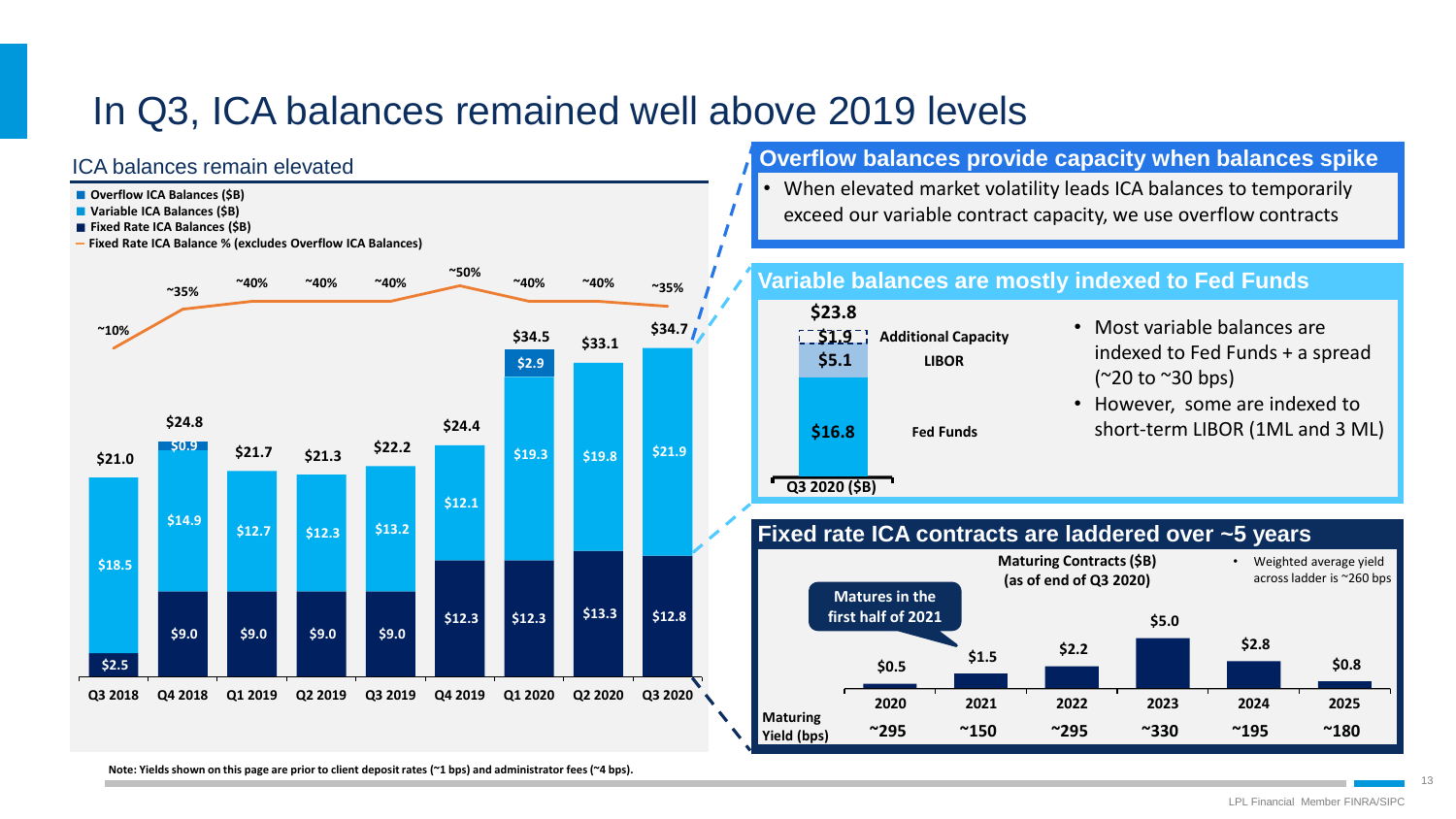# We remain focused on investing to drive organic growth while also staying flexible to adjust spending if macro conditions warrant

| Long-term cost strategy                                                                                                                                                                                                                                                                                                  | 2020 Core G&A* context                                                                                                                                                                                                                                                                                                                                                                                  |  |  |  |  |
|--------------------------------------------------------------------------------------------------------------------------------------------------------------------------------------------------------------------------------------------------------------------------------------------------------------------------|---------------------------------------------------------------------------------------------------------------------------------------------------------------------------------------------------------------------------------------------------------------------------------------------------------------------------------------------------------------------------------------------------------|--|--|--|--|
| Deliver operating leverage in core business<br>Prioritize investments that drive additional growth<br>Drive productivity and efficiency<br>Adapt cost trajectory as environment evolves                                                                                                                                  | Our original plans were for a range of \$915M to \$940M ( $\approx$ 5.5% to $\approx$ 8%<br>growth) to drive growth across existing and new markets<br>Core G&A* was \$673M through the first three quarters of 2020, or an<br>annualized rate of ~\$900M, which is below the low end of our 2020<br>outlook range<br>We remain on track to be in the lower half of our 2020 Core G&A*<br>outlook range |  |  |  |  |
| Recent expense trajectory, prior to acquisitions                                                                                                                                                                                                                                                                         | Core G&A* outlook                                                                                                                                                                                                                                                                                                                                                                                       |  |  |  |  |
| Annual Core G&A <sup>*</sup> Growth                                                                                                                                                                                                                                                                                      | We remain on track to be in<br>\$915M to \$940M<br>the lower half of our range                                                                                                                                                                                                                                                                                                                          |  |  |  |  |
| ~5.5%-~8% $\scriptstyle\sim$ 5.5%-~6.5%<br>7%<br>6%<br>5%<br>2%<br>$1%$<br>$2019$ <sup>+</sup><br>2017<br>Original<br><b>Lower Half</b><br>2015<br>2016<br>2018<br><b>Prior to NPH</b><br><b>Prior to</b><br>2020<br>of Original<br>$acquisitions$ <sup><math>†</math></sup><br><b>Outlook</b><br>2020<br><b>Outlook</b> | $\sim$ \$900M<br><b>First Three Quarters of</b><br>2020 Core G&A*<br><b>2020 Annualized Run-rate</b><br><b>Outlook Range</b>                                                                                                                                                                                                                                                                            |  |  |  |  |

Based on the Company's 2018 Core G&A\* prior to NPH and AdvisoryWorld related expenses compared to the Company's 2017 Core G&A\* prior to NPH-related expenses. Based on the Company's total 2018 Core G&A\*.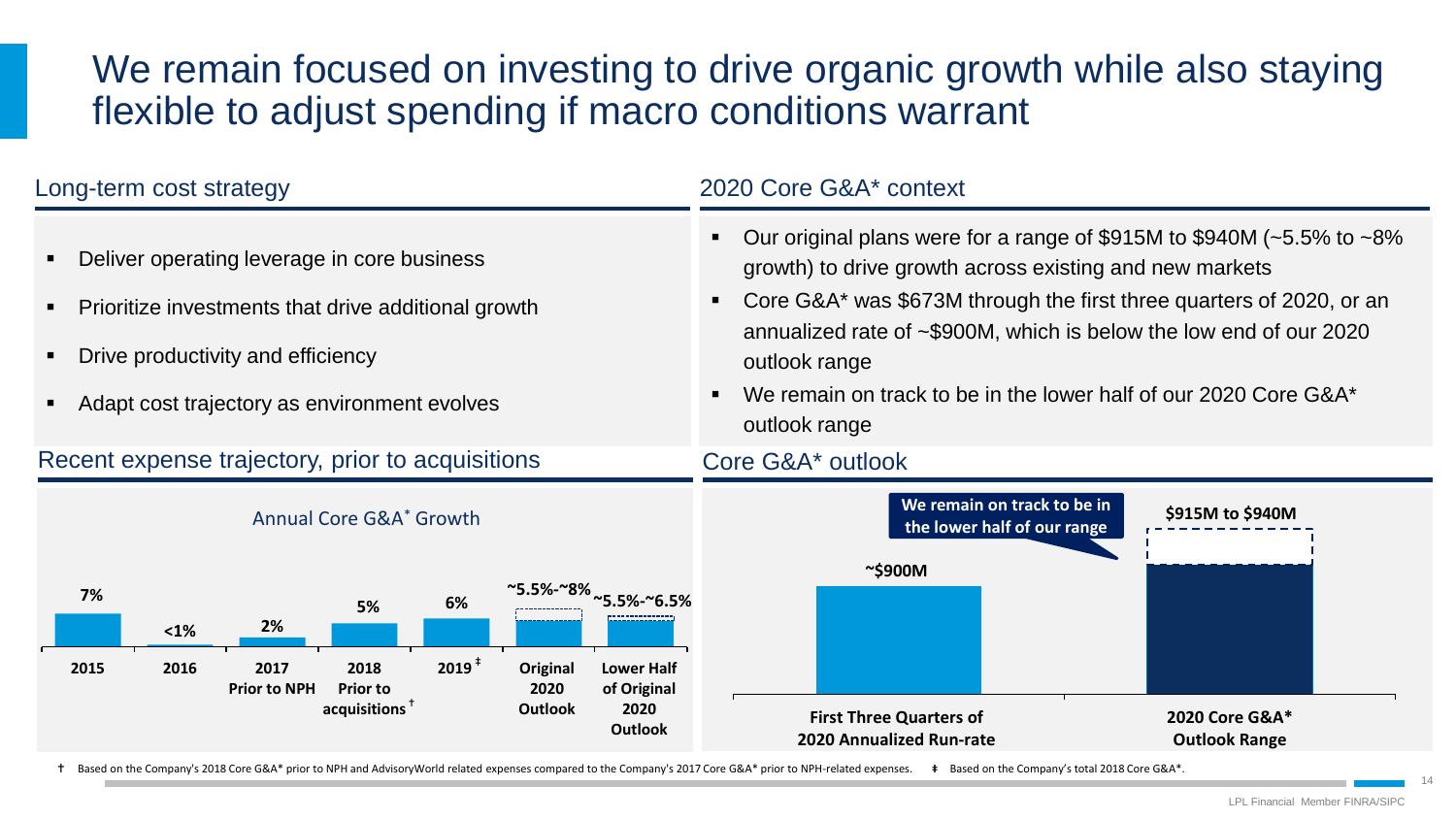# Our balance sheet remained strong in Q3…



### Note: Term Loan B and Senior Notes do not have financial covenants.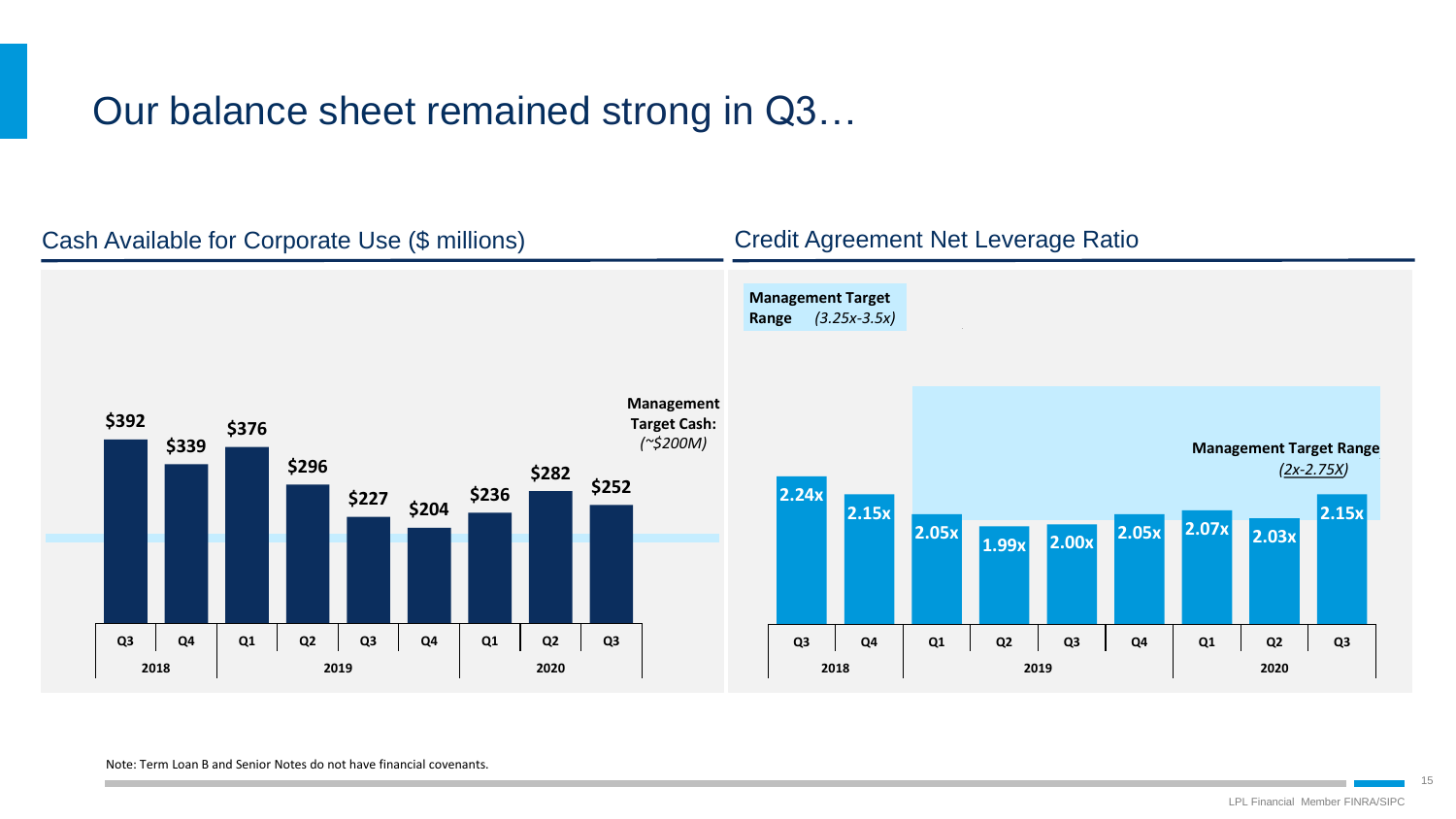# …And we are currently prioritizing capital deployment to organic growth and M&A

### Shareholder Capital Returns (\$ millions)



Increased share repurchase authorization to \$1B as of December 31, 2018.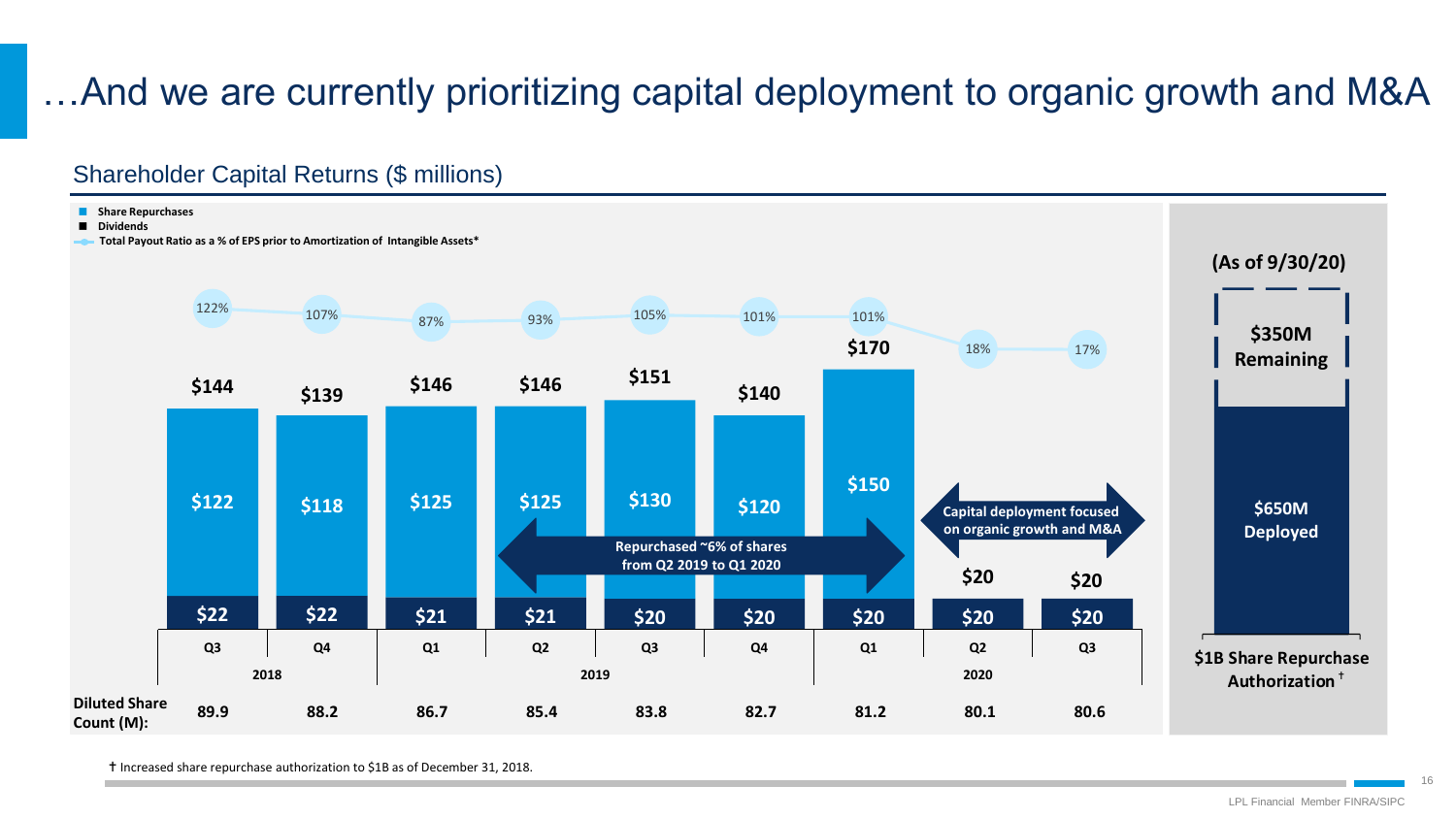# Appendix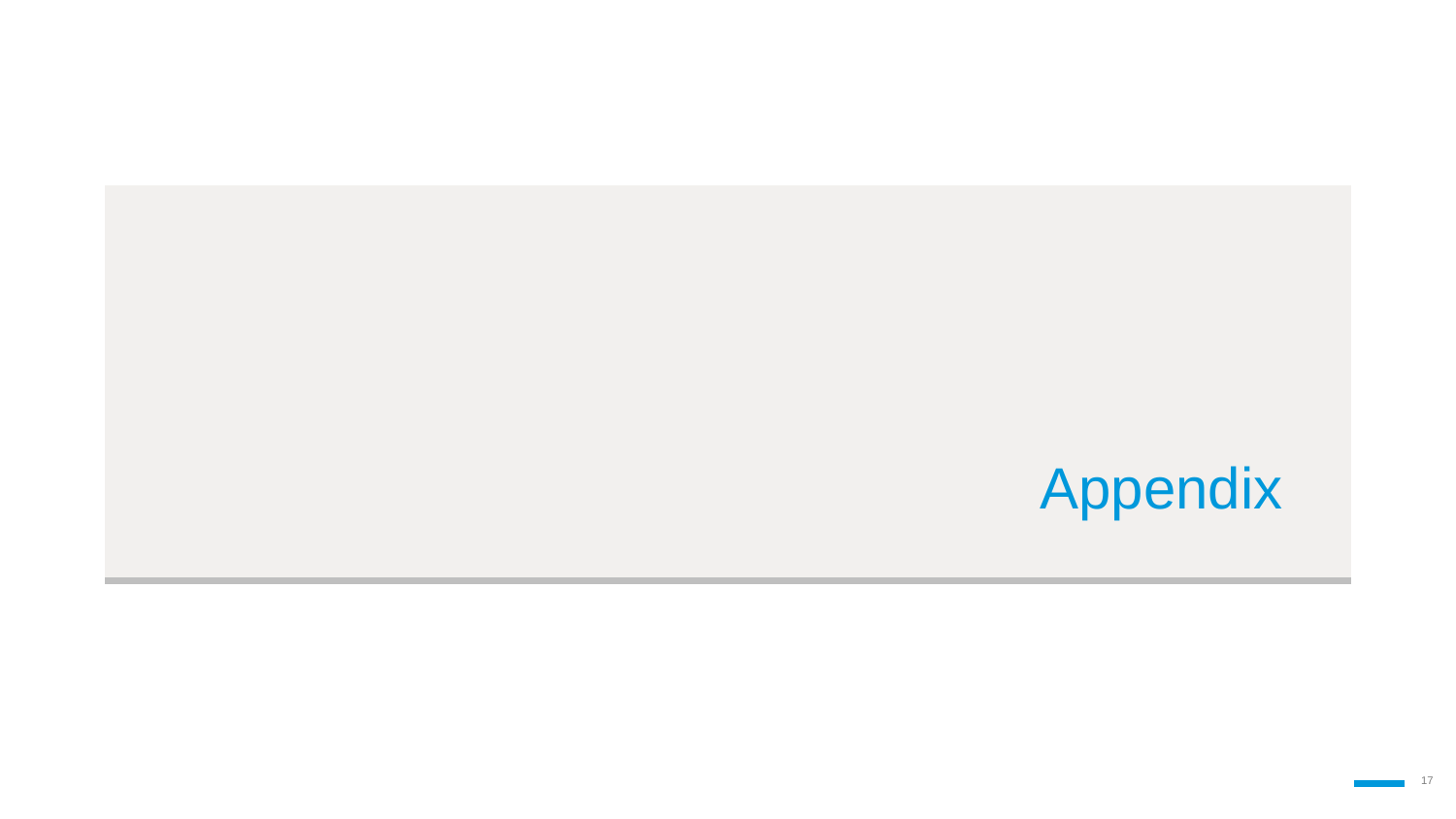# Monthly metrics dashboard through September 2020







### Client Cash Balances (\$ billions) Net Buy (Sell) Activity (\$ billions)



Calculated as current period total organic net new assets multiplied by twelve, divided by preceding period Total Advisory and Brokerage Assets.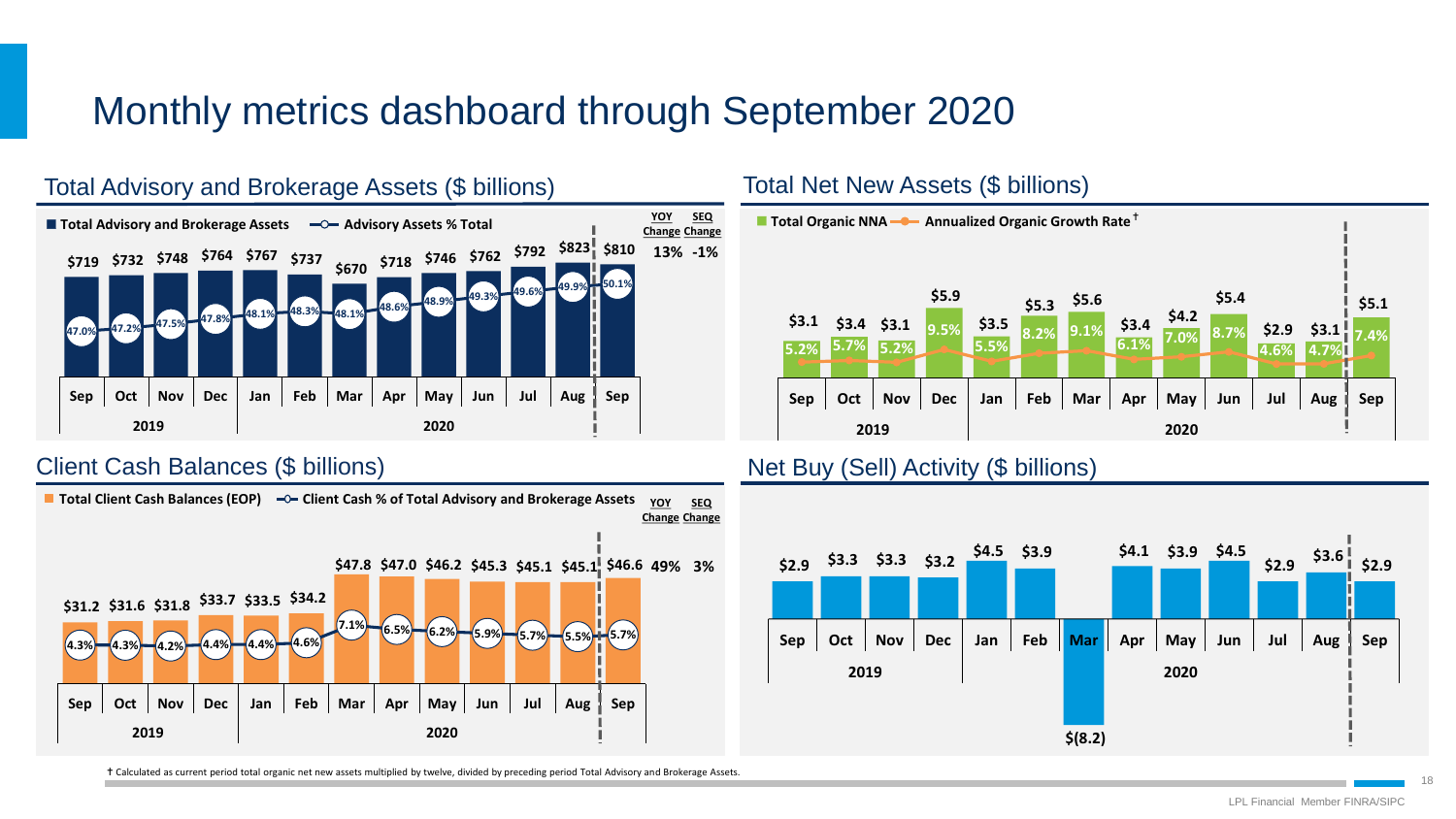## Q3 Gross Profit\* increased 4% sequentially, primarily due to net commission & advisory fees and other asset-based revenue

### Gross Profit\* (\$ millions)

■ **Transaction & Fee. Net of BC&E** ■ Client Cash

**Net Commission & Advisory Fees Other Asset-Based(17) Interest Income and Other, net** 

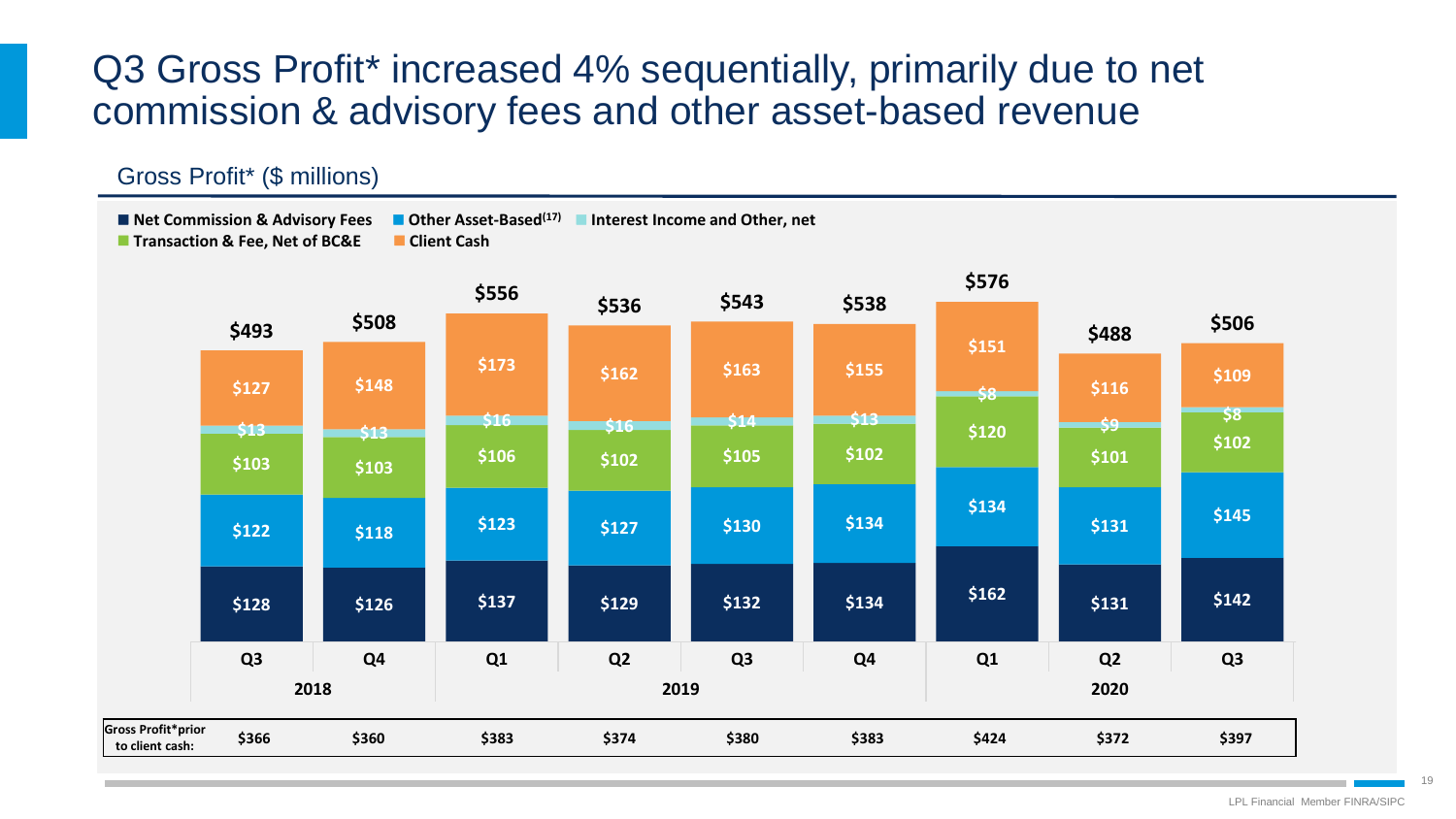# Q3 Total OPEX increased 6% sequentially, and increased 4% year-over-year

### Total OPE $X^{(20)}$  (\$ millions)

### ■ Core G&A<sup>\*</sup> **Promotional**

**Employee Share-based Compensation D&A Expense (ex Amortization of Intangible Assets)** 

**Amortization of Intangible Assets Regulatory** 

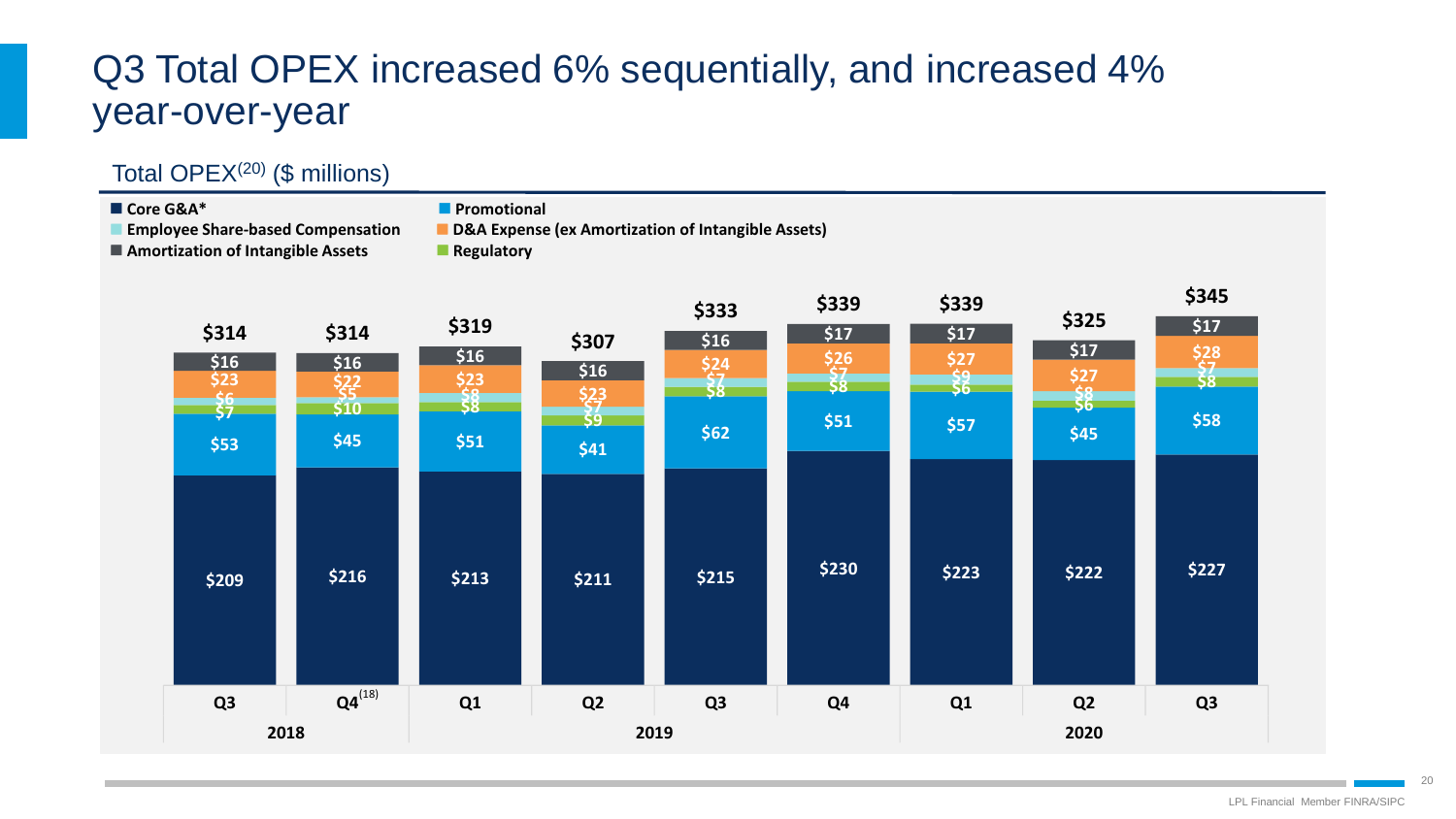# Net Buy (Sell) Activity was \$9.3 billion in Q3

### Net Buy (Sell) Activity(21)

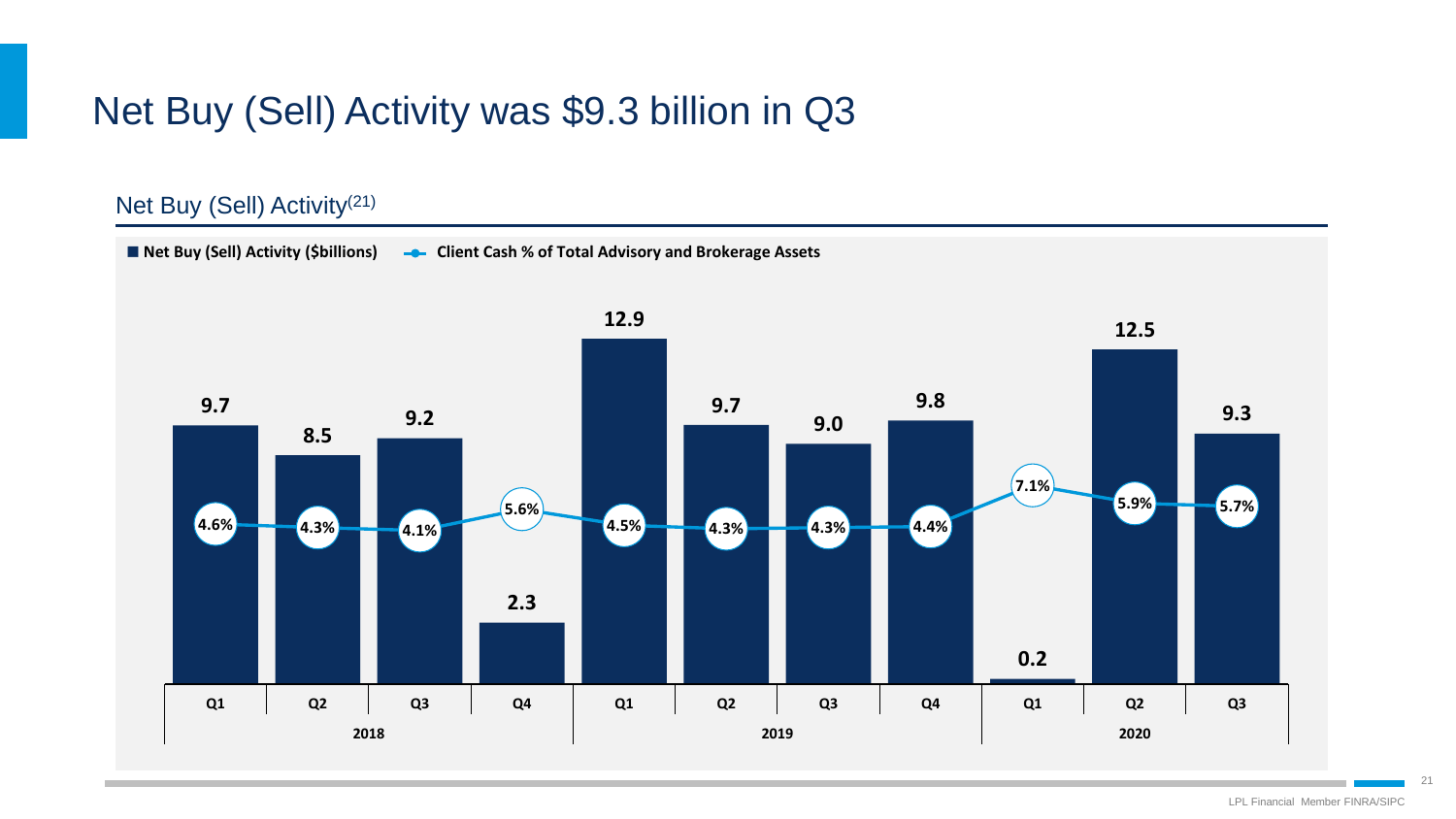# Calculation of Gross Profit

Gross Profit is a non-GAAP financial measure. Please see a description of gross profit under "Non-GAAP Financial Measures" on page 3 of this presentation for additional information.

Set forth below is a calculation of Gross Profit for the periods presented on pages 5, 9, 10 and 19.

| \$ in millions                  | Q3 2020 | Q2 2020 | Q1 2020 | Q4 2019 | Q3 2019 | Q2 2019 | Q1 2019 | Q4 2018 | Q3 2018 |
|---------------------------------|---------|---------|---------|---------|---------|---------|---------|---------|---------|
| <b>Total Net Revenue</b>        | \$1,460 | \$1,367 | \$1,463 | \$1,448 | \$1,416 | \$1,390 | \$1,372 | \$1,317 | \$1,331 |
| Commission & Advisory Expense   | 937     | 860     | 871     | 894     | 857     | 838     | 800     | 793     | 822     |
| Brokerage, Clearing, & Exchange | 18      | 19      |         |         | 16      | 16      | 16      | 16      | 16      |
| Gross Profit                    | \$506   | \$488   | \$576   | \$538   | \$543   | \$536   | \$556   | \$508   | \$493   |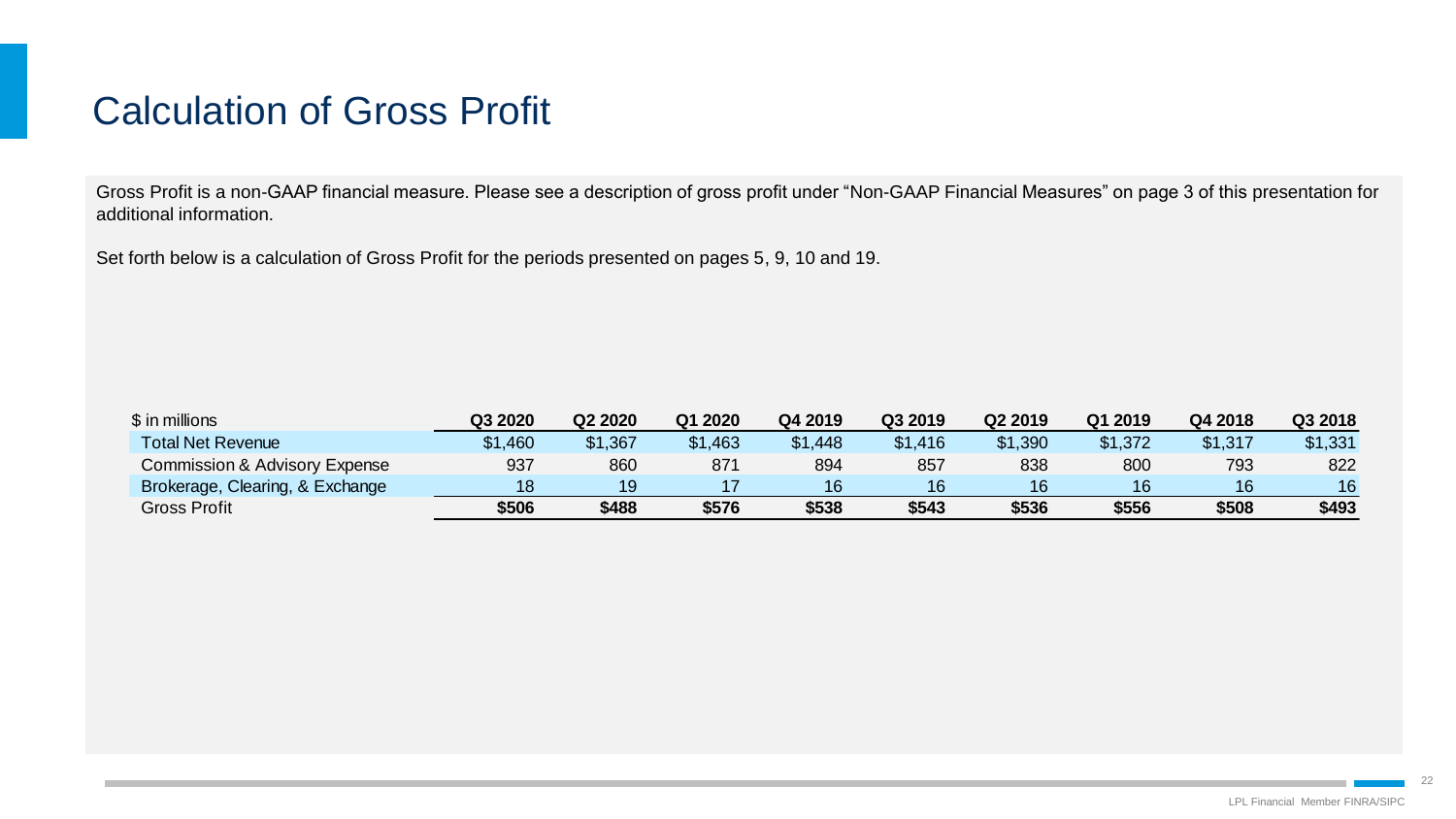# Reconciliation of Net Income to EBITDA

EBITDA is a non-GAAP financial measure. Please see a description of EBITDA under "Non-GAAP Financial Measures" on page 3 of this presentation for additional information.

Below are reconciliations of the Company's net income to EBITDA for the periods presented on page 5:

| \$ in millions                    | Q3 2020 | Q2 2020         | Q1 2020 | Q4 2019 | Q3 2019 | Q2 2019 | Q1 2019 | Q4 2018 | Q3 2018 |
|-----------------------------------|---------|-----------------|---------|---------|---------|---------|---------|---------|---------|
| <b>NET INCOME</b>                 | \$104   | \$102           | \$156   | \$127   | \$132   | \$146   | \$155   | \$120   | \$107   |
| Non-operating interest expense    | 25      | 26              | 29      | 31      | 32      | 34      | 33      | 32      | 32      |
| <b>Provision for Income Taxes</b> | 32      | 36 <sup>°</sup> | 52      | 38      | 46      | 49      | 48      | 42      | 40      |
| Depreciation and amortization     | 28      | 27              | 27      | 26      | 24      | 23      | 23      | 22      | 23      |
| Amortization of intangible assets |         | 17              | 17      | 17      | 16      | 16      | 16      | 16      | 16      |
| Loss on Extinguishment of debt    |         |                 |         | 3       | 0       |         |         |         |         |
| <b>EBITDA</b>                     | \$205   | \$207           | \$280   | \$242   | \$250   | \$268   | \$276   | \$232   | \$218   |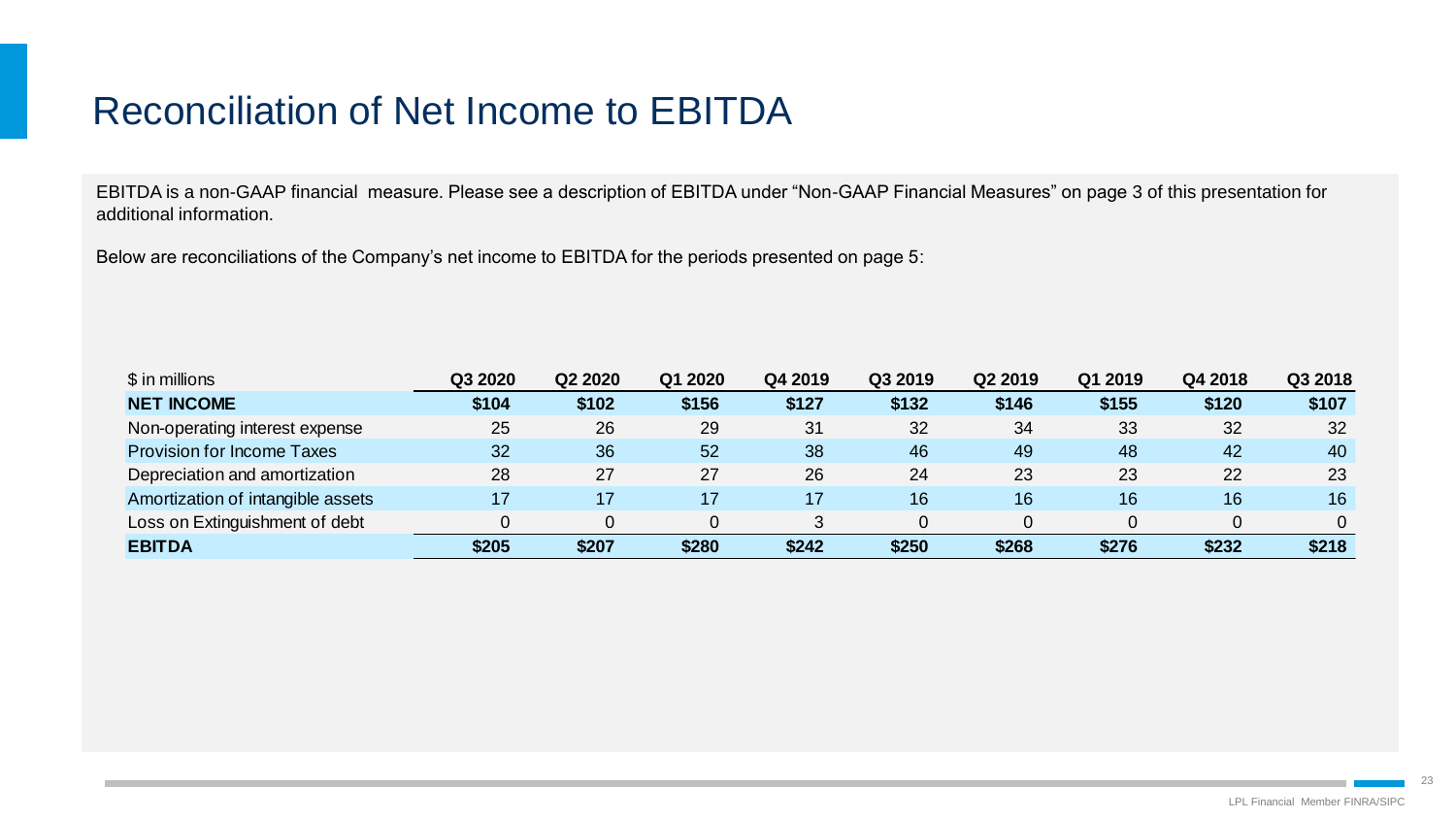## Reconciliation of GAAP EPS to EPS Prior to Amortization of Intangible Assets

EPS Prior to Amortization of Intangible Assets is a non-GAAP financial measure. Please see a description of EPS Prior to Amortization of Intangible Assets under "Non-GAAP Financial Measures" on page 3 of this presentation for additional information.

Below are the following reconciliations of EPS Prior to Amortization of Intangible Assets to GAAP EPS for the periods presented on page 5:

|                                                               | Q3 2020 | Q2 2020 | Q1 2020 | Q4 2019 | Q3 2019 | Q2 2019 | Q1 2019 | Q4 2018 | Q3 2018 |
|---------------------------------------------------------------|---------|---------|---------|---------|---------|---------|---------|---------|---------|
| <b>GAAP EPS</b>                                               | \$1.29  | \$1.27  | \$1.92  | \$1.53  | \$1.57  | \$1.71  | \$1.79  | \$1.36  | \$1.19  |
| Amortization of Intangible Assets (\$ in millions)            | \$17    | \$17    | \$17    | \$17    | \$16    | \$16    | \$16    | \$16    | \$16    |
| Tax Benefit (\$ in millions)                                  | ( \$5)  | (\$5)   | (\$5)   | (\$5)   | ( \$4)  | ( \$5)  | (\$5)   | ( \$4)  | ( \$4)  |
| Amortization of Intangible Assets Net of Tax (\$ in millions) | \$12    | \$12    | \$12    | \$12    | \$12    | \$12    | \$12    | \$11    | \$11    |
| <b>Diluted Share Count</b>                                    | 80.6    | 80.1    | 81.2    | 82.7    | 83.8    | 85.4    | 86.7    | 88.2    | 89.9    |
| <b>EPS Impact</b>                                             | \$0.15  | \$0.15  | \$0.15  | \$0.15  | \$0.14  | \$0.14  | \$0.13  | \$0.13  | \$0.13  |
| <b>EPS Prior to Amortization of Intangible Assets</b>         | \$1.44  | \$1.42  | \$2.06  | \$1.68  | \$1.71  | \$1.85  | \$1.93  | \$1.49  | \$1.32  |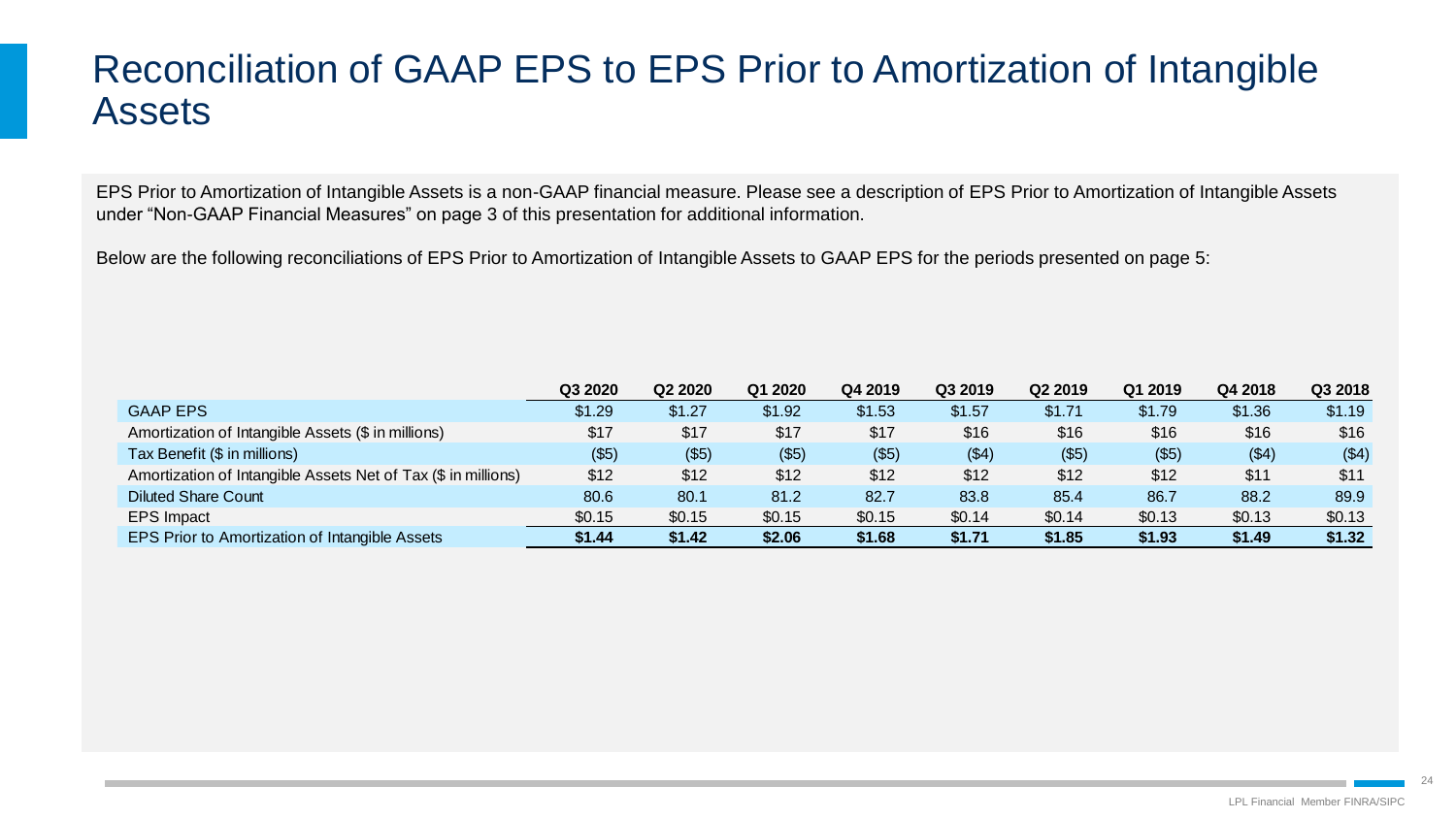# Reconciliation of Core G&A to Total Operating Expenses

Core G&A is a non-GAAP financial measure. Please see a description of Core G&A under "Non-GAAP Financial Measures" on page 3 of this presentation for additional information.

Below are reconciliations of Core G&A to the Company's total operating expenses for the periods presented on pages 11, 14 and 20:

| \$ in millions                    | Q3 2020 | Q2 2020 | Q1 2020 | Q4 2019 | Q3 2019 | Q2 2019 | Q1 2019 | Q4 2018     | Q3 2018 |
|-----------------------------------|---------|---------|---------|---------|---------|---------|---------|-------------|---------|
| Core G&A                          | \$227   | \$222   | \$223   | \$230   | \$215   | \$211   | \$213   | \$216       | \$209   |
| Regulatory charges                | 8       | 6       | 6       | 8       | 8       | 9       | 8       | 10          |         |
| Promotional                       | 58      | 45      | 57      | 51      | 62      | 41      | 51      | 45          | 53      |
| Employee share-based compensation |         | 8       | 9       |         |         |         | 8       | $\mathbf b$ | 6       |
| <b>Total G&amp;A</b>              | \$301   | \$281   | \$295   | \$296   | \$292   | \$268   | \$280   | \$276       | \$276   |
| Commissions and advisory          | 937     | 860     | 871     | 894     | 857     | 838     | 800     | 793         | 822     |
| Depreciation & amortization       | 28      | 27      | 27      | 26      | 24      | 23      | 23      | 22          | 23      |
| Amortization of intangible assets | 17      | 17      | 17      | 17      | 16      | 16      | 16      | 16          | 16      |
| Brokerage, clearing and exchange  | 18      | 19      | 17      | 16      | 16      | 16      | 16      | 16          | 16      |
| <b>Total operating expenses</b>   | \$1,300 | \$1,203 | \$1,226 | \$1,248 | \$1,205 | \$1,161 | \$1,135 | \$1,123     | \$1,152 |

| \$ in millions                                           | Q4 2018 | Q3 2018 |
|----------------------------------------------------------|---------|---------|
| Core G&A                                                 | \$216   | \$209   |
| NPH related Core G&A <sup>+</sup>                        | 15      | 15      |
| Advisory World related Core G&A                          |         | 0       |
| <b>Total Core G&amp;A prior to NPH and AdvisoryWorld</b> | \$199   | \$194   |